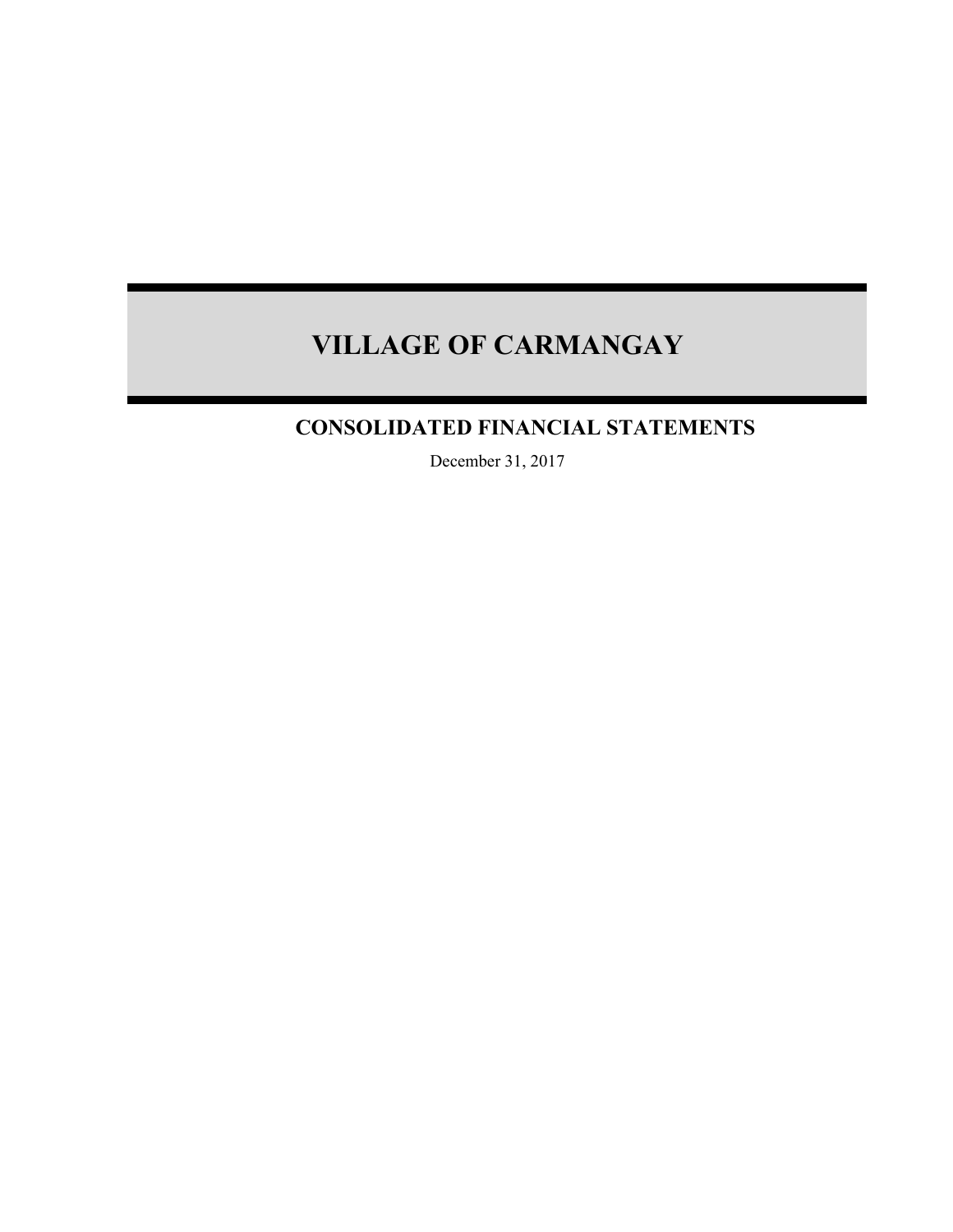## **DECEMBER 31, 2017**

## **CONTENTS**

|                                                                  | Page      |
|------------------------------------------------------------------|-----------|
| <b>AUDITOR'S REPORT</b>                                          | 1         |
| <b>FINANCIAL STATEMENTS</b>                                      |           |
| <b>Consolidated Statement of Financial Position</b>              | 3         |
| <b>Consolidated Statement of Operations</b>                      | 4         |
| Consolidated Statement of Changes in Net Financial Assets (Debt) | 5         |
| <b>Consolidated Statement of Cash Flows</b>                      | 6         |
| <b>Consolidated Statement of Cash Flows</b>                      | 6         |
| Schedule of Changes in Accumulated Surplus                       | 7         |
| Schedule of Tangible Capital Assets                              | 8         |
| Schedule of Property and Other Taxes                             | 9         |
| <b>Schedule of Government Transfers</b>                          | 10        |
| Schedule of Consolidated Expensee by Object                      | 11        |
| Schedule of Segmented Disclosure                                 | 12        |
| <b>Notes to Financial Statements</b>                             | $13 - 20$ |
| <b>Management Report</b>                                         | 21        |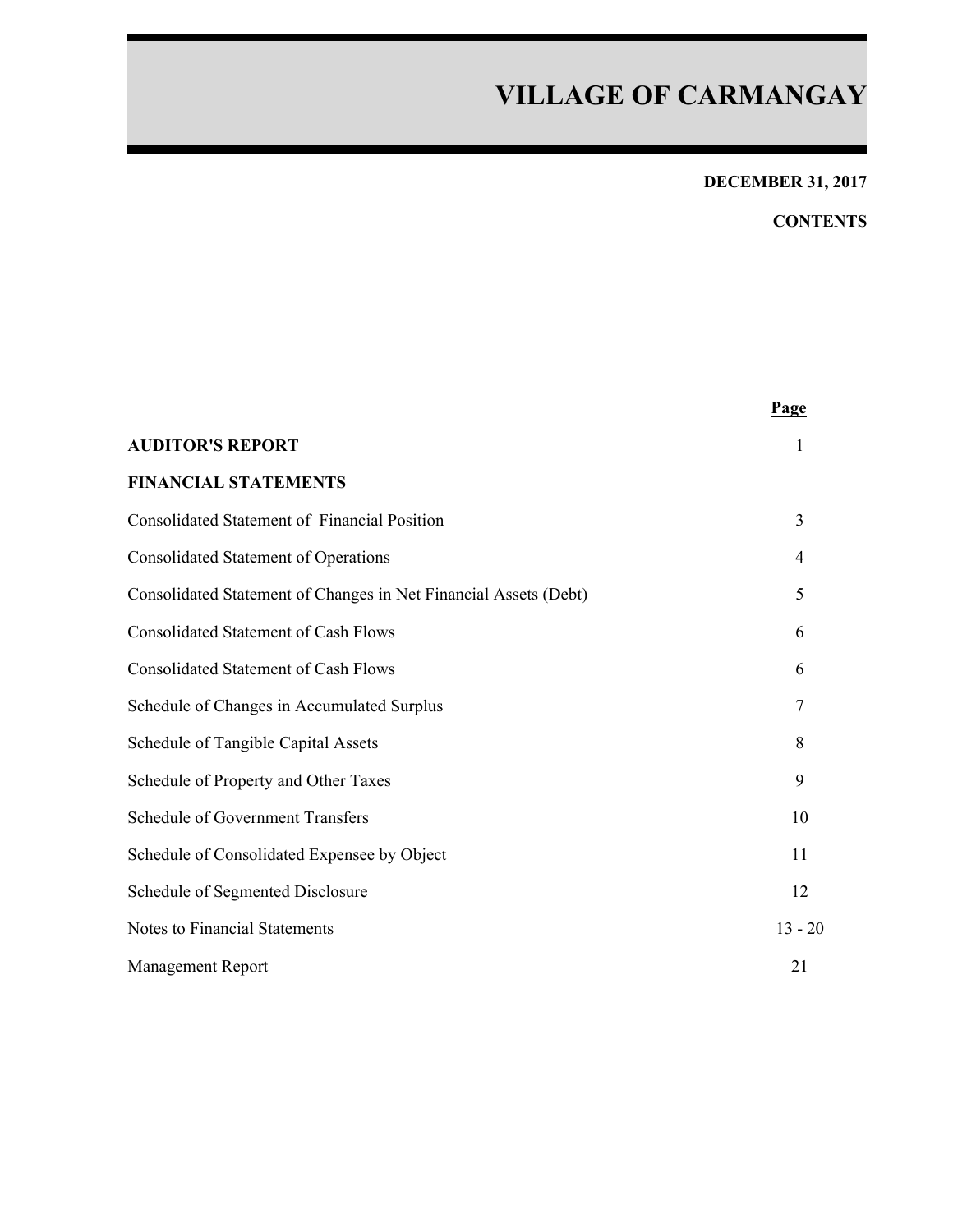

### **INDEPENDENT AUDITOR'S REPORT**

**Scase & Partners** 

**Professional Accountants** 

#### **TO THE MEMBERS OF COUNCIL VILLAGE OF CARMANGAY**

We have audited the accompanying financial statements of Village of Carmangay, which comprise the consolidated statement of financial position as at December 31, 2017, and the consolidated statements of operations, changes in net financial assets (debt) and cash flows for the year then ended, and a summary of significant accounting policies and other explanatory information.

#### **Management's responsibility for the financial statements**

Management is responsible for the preparation and fair presentation of these consolidated financial statements in accordance with Canadian public sector accounting standards, and for such internal control as management determines is necessary to enable the preparation of consolidated financial statements that are free from material misstatement, whether due to fraud or error.

#### **Auditor's responsibility**

Our responsibility is to express an opinion on these consolidated financial statements based on our audit. We conducted our audit in accordance with Canadian generally accepted auditing standards. Those standards require that we comply with ethical requirements and plan and perform the audit to obtain reasonable assurance about whether the consolidated financial statements are free from material misstatement.

An audit involves performing procedures to obtain audit evidence about the amounts and disclosures in the consolidated financial statements. The procedures selected depend on the auditor's judgment, including the assessment of the risks of material misstatement of the consolidated financial statements, whether due to fraud or error. In making those risk assessments, the auditor considers internal control relevant to the entity's preparation and fair presentation of the consolidated financial statements in order to design audit procedures that are appropriate in the circumstances, but not for the purpose of expressing an opinion on the effectiveness of the entity's internal control. An audit also includes evaluating the appropriateness of accounting policies used and the reasonableness of accounting estimates made by management, as well as evaluating the overall presentation of the financial statements.

We believe that the audit evidence we have obtained is sufficient and appropriate to provide a basis for our audit opinion.

Suite 32, 2333 18th Avenue NE, Calgary Alberta. T2E 8T6 Ph: 403-735-0735 Fax: 403-735-2377 www.scase.ca

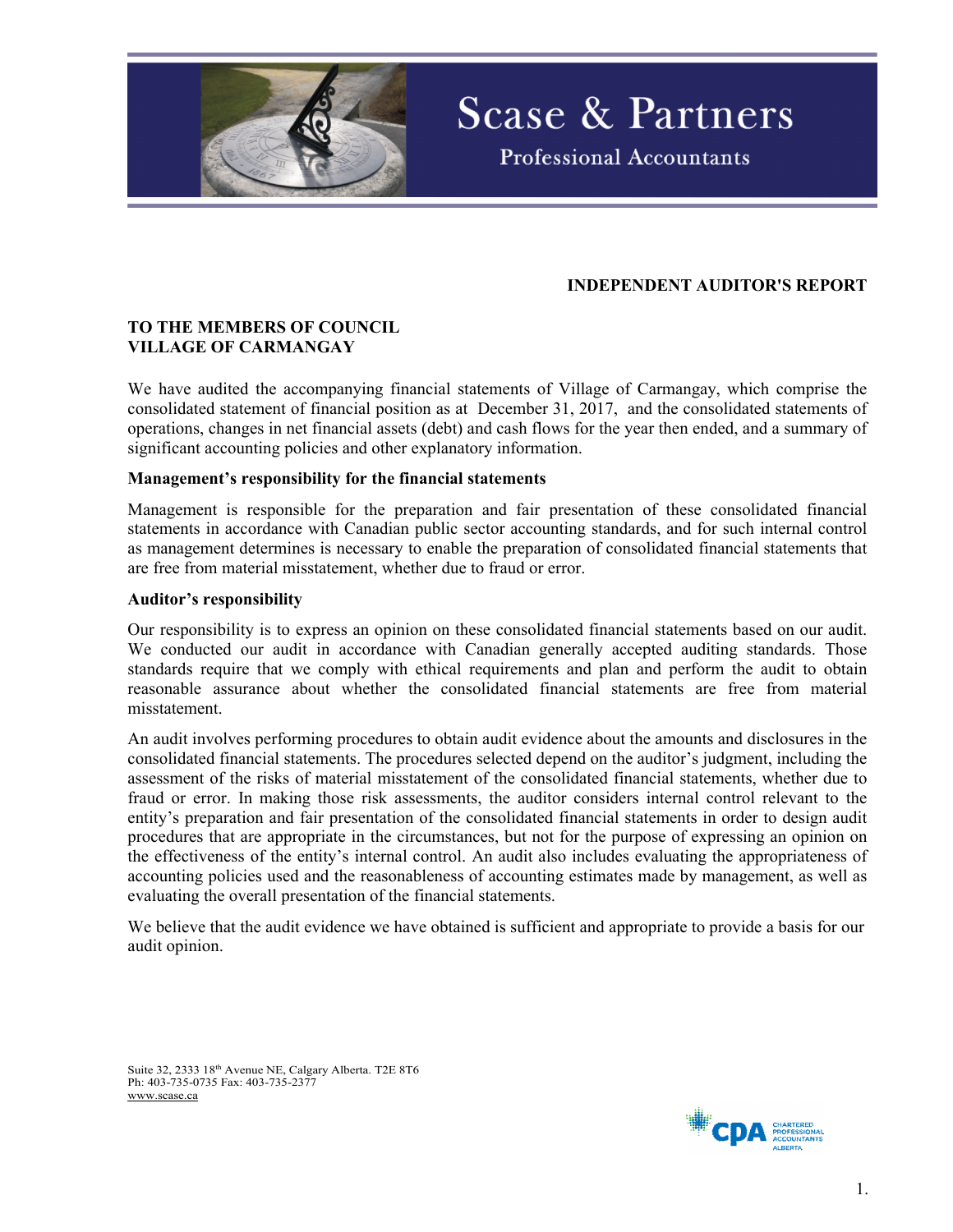#### **Opinion**

In our opinion, the consolidated financial statements present fairly, in all material respects, the financial position of Village of Carmangay as at December 31, 2017, the results of its operations, changes in its net financial assets (debt), and its cash flows for the year then ended in accordance with Canadian public sector accounting standards.

Dasse & Partiques

April 21, 2018

Calgary, Alberta Professional Accountants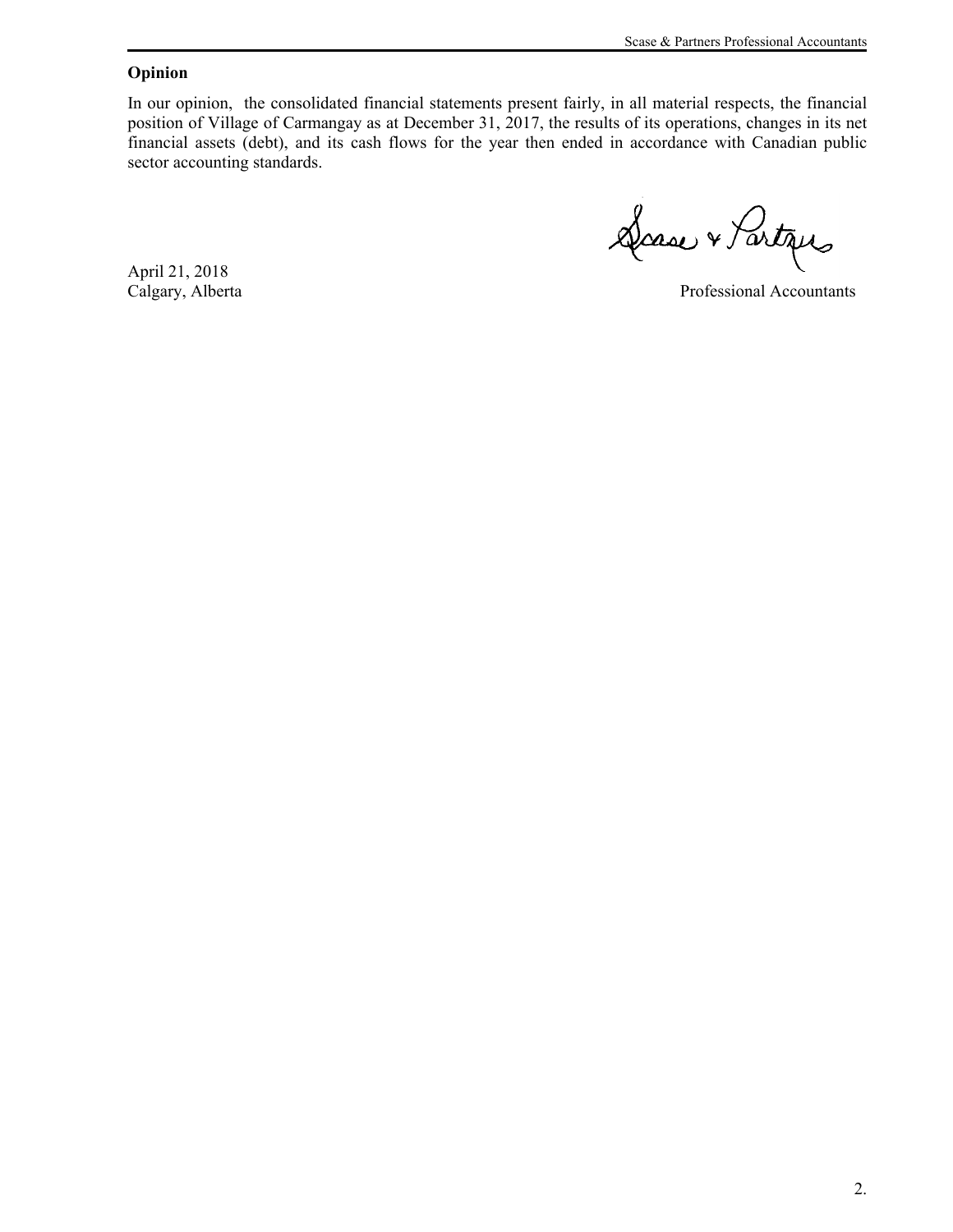| <b>CONSOLIDATED STATEMENT OF FINANCIAL POSITION</b> |  |  |  |
|-----------------------------------------------------|--|--|--|
|-----------------------------------------------------|--|--|--|

|                                                   |                         | AS AT December 31, 2017              |
|---------------------------------------------------|-------------------------|--------------------------------------|
|                                                   | 2017                    | 2016                                 |
| <b>FINANCIAL ASSETS</b>                           |                         |                                      |
| Cash and temporary investments (Note 2)           | $\mathbb{S}$<br>454,263 | $\boldsymbol{\mathsf{S}}$<br>386,470 |
| Receivables:                                      |                         |                                      |
| Taxes and grants in lieu receivable (Note 3)      | 50,838                  | 73,237                               |
| Trade and other receivables                       | 40,222                  | 26,830                               |
| Due from other governments                        | 237,946                 | 55,492                               |
|                                                   | 783,269                 | 542,029                              |
| <b>LIABILITIES</b>                                |                         |                                      |
| Accounts payable and accrued liabilities          | 8,064                   | 17,725                               |
| Deferred revenue (Note 6)                         | 492,621                 | 286,214                              |
| Deposit liabilities (Note 6)                      | 6,752                   | 6,751                                |
|                                                   | 507,437                 | 310,690                              |
|                                                   |                         |                                      |
| <b>NET FINANCIAL ASSETS (DEBT)</b>                | 275,832                 | 231,339                              |
|                                                   |                         |                                      |
| <b>NON-FINANCIAL ASSETS</b>                       |                         |                                      |
| Tangible capital assets, (Schedule 2, Note 4)     | 2,768,868               | 2,909,632                            |
| Prepaid expenses                                  |                         | 7,002                                |
|                                                   | 2,768,868               | 2,916,634                            |
| <b>ACCUMULATED SURPLUS, (Schedule 1, Note 10)</b> | \$3,044,700             | \$3,147,973                          |

### **APPROVED:**

**\_\_\_\_\_\_\_\_\_\_\_\_\_\_\_\_\_\_\_\_\_\_\_\_\_\_\_\_\_ Mayor**

**\_\_\_\_\_\_\_\_\_\_\_\_\_\_\_\_\_\_\_\_\_\_\_\_\_\_\_\_\_ Councilor**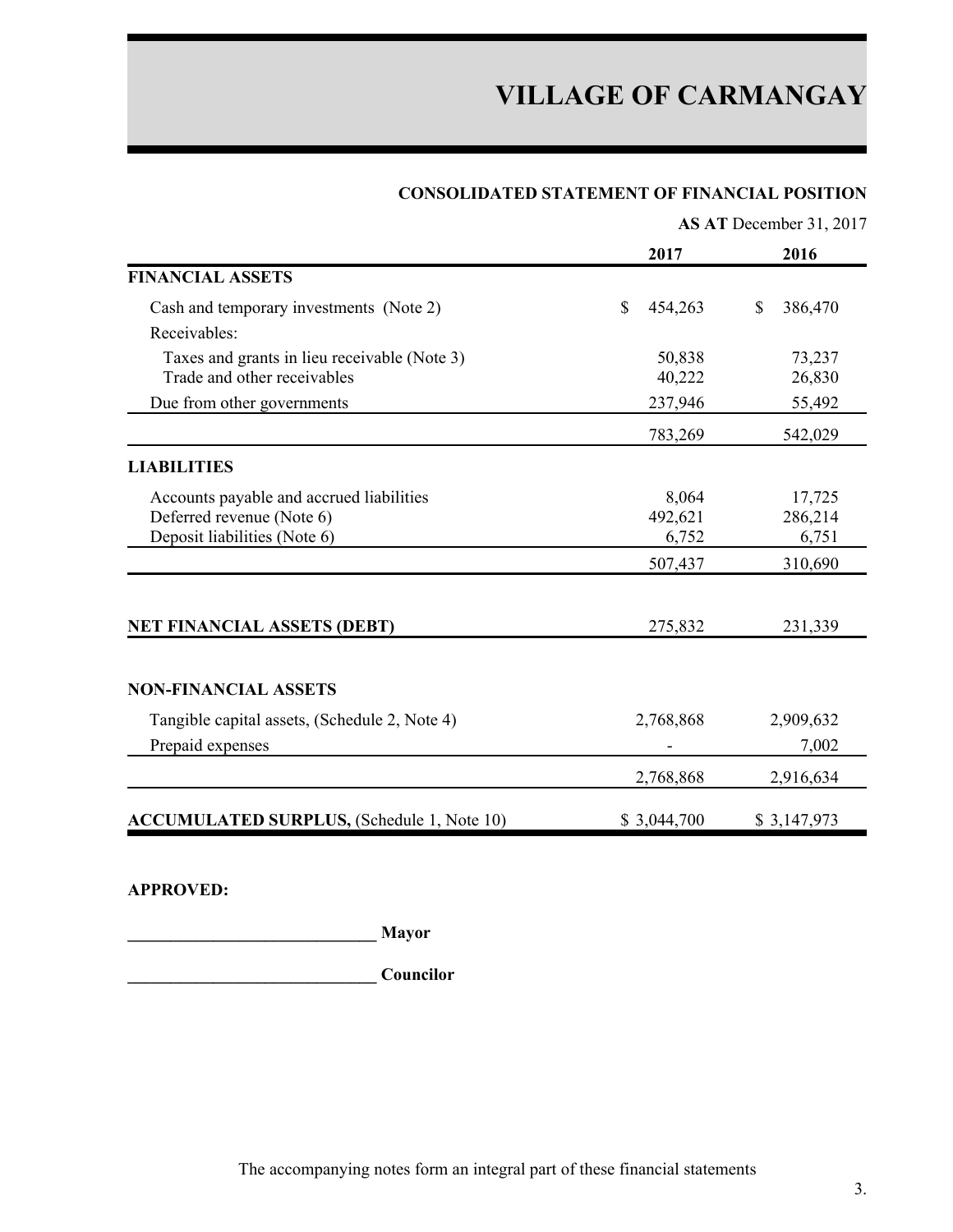#### **CONSOLIDATED STATEMENT OF OPERATIONS FOR THE YEAR ENDED** December 31, 2017

|                                                | <b>BUDGET</b>                   |                         |                                      |
|------------------------------------------------|---------------------------------|-------------------------|--------------------------------------|
|                                                | (Unaudited)                     | 2017                    | 2016                                 |
| <b>REVENUE</b>                                 |                                 |                         |                                      |
| Net municipal taxes (Schedule 3)               | $\mathbb{S}$<br>239,150         | $\mathbb{S}$<br>240,601 | $\boldsymbol{\mathsf{S}}$<br>230,691 |
| User fees and sales                            | 201,274                         | 185,827                 | 151,540                              |
| Government transfers (Schedule 4)              | 37,258                          | 35,758                  | 36,668                               |
| Investment income                              | 435                             | 3,150                   | 4,008                                |
| Penalties and costs of taxes                   | 15,585                          | 11,156                  | 17,556                               |
| Licences and permits                           | 1,000                           | 1,273                   | 1,375                                |
| Other                                          | 17,497                          | 55,518                  | 31,345                               |
| Franchise and concession contracts             | 11,000                          | 13,230                  | 12,613                               |
| Rentals                                        | 4,561                           | 4,507                   | 4,447                                |
| Net gain on sale of capital assets             | $\frac{1}{2}$                   | $\blacksquare$          | 23,919                               |
|                                                | 527,760                         | 551,020                 | 514,162                              |
| <b>EXPENSES</b>                                |                                 |                         |                                      |
| Legislative                                    | 24,300                          | 15,125                  | 23,043                               |
| Administration                                 | 159,772                         | 161,656                 | 158,472                              |
| Fire and disaster                              | 16,279                          | 10,031                  | 18,455                               |
| Ambulance                                      | $\blacksquare$                  | 1,994                   | 1,994                                |
| Bylaws enforcement                             | 3,500                           | 407                     | 3,505                                |
| Common service                                 |                                 | 38,901                  | 44,647                               |
| Roads, streets, walks, lighting                | 73,000                          | 82,805                  | 80,636                               |
| Water supply and distribution                  | 142,917                         | 178,241                 | 205,894                              |
| Wastewater treatment and disposal              | 20,700                          | 73,736                  | 60,486                               |
| Waste management                               | 58,305                          | 57,766                  | 54,231                               |
| Family and community support                   | 2,263                           | 2,085                   | 1,825                                |
| Land use, planning, zoning and development     | $\overline{a}$                  | 1,016                   | 420                                  |
| Subdivision land development                   |                                 | 3,663                   | 4,345                                |
| Cemeteries                                     | 2,000                           | 1,396                   | 1,340                                |
| Parks and recreation                           | 21,800                          | 20,895                  | 32,963                               |
| Culture                                        | 2,921                           | 4,576                   | 4,076                                |
|                                                | 527,757                         | 654,293                 | 696,332                              |
| <b>EXCESS (SHORTFALL) OF REVENUE OVER</b>      |                                 |                         |                                      |
| <b>EXPENSES - BEFORE OTHER</b>                 | 3                               | (103, 273)              | (182, 170)                           |
| <b>OTHER</b>                                   |                                 |                         |                                      |
| Government transfers for capital (Schedule 4)  |                                 |                         | 772,942                              |
| (SHORTFALL) EXCESS OF REVENUE                  |                                 |                         |                                      |
| <b>OVER EXPENSES</b>                           | $\frac{1}{2}$<br>$\overline{3}$ | (103, 273)              | 590,772                              |
| <b>ACCUMULATED SURPLUS</b> , beginning of year |                                 | 3,147,973               | 2,557,201                            |
| <b>ACCUMULATED SURPLUS, end of year</b>        |                                 | \$3,044,700             | \$3,147,973                          |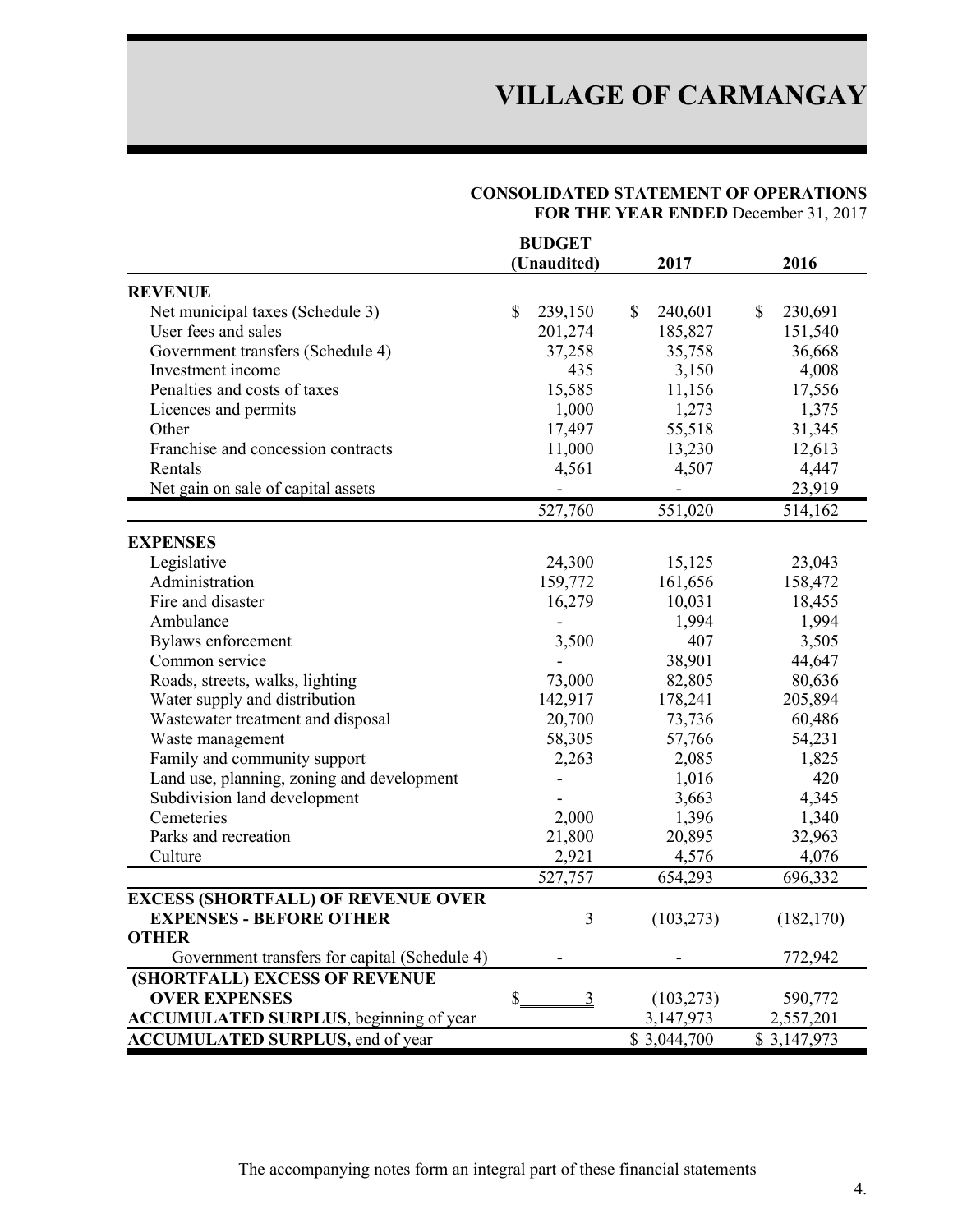## **CONSOLIDATED STATEMENT OF CHANGE IN NET FINANCIAL ASSETS (DEBT)**

## **FOR THE YEAR ENDED** December 31, 2017

|                                                                                                                                                                                        | <b>BUDGET</b><br>(Unaudited) | 2017            | 2016                                         |
|----------------------------------------------------------------------------------------------------------------------------------------------------------------------------------------|------------------------------|-----------------|----------------------------------------------|
| <b>EXCESS (SHORTFALL) OF REVENUES OVER</b><br><b>EXPENSES</b>                                                                                                                          | 3                            | (103, 273)<br>S | \$.<br>590,772                               |
| Acquisition of tangible capital assets<br>Proceeds on disposal of tangible capital assets<br>Amortization of tangible capital assets<br>(Gain) loss on sale of tangible capital assets |                              | 140,764         | (724, 761)<br>42,970<br>134,969<br>(24, 731) |
|                                                                                                                                                                                        |                              | 140,764         | (571, 553)                                   |
| Acquisition of prepaid assets<br>Use of prepaid assets                                                                                                                                 |                              | 7,002           | (7,002)<br>7,001                             |
|                                                                                                                                                                                        |                              | 7,002           | (1)                                          |
| (INCREASE) DECREASE IN NET DEBT<br>NET FINANCIAL ASSETS (DEBT),                                                                                                                        |                              | 44,493          | 19,218                                       |
| beginning of year                                                                                                                                                                      |                              | 231,339         | 212,121                                      |
| NET FINANCIAL ASSETS (DEBT), end of year                                                                                                                                               |                              | 275,832         | 231,339                                      |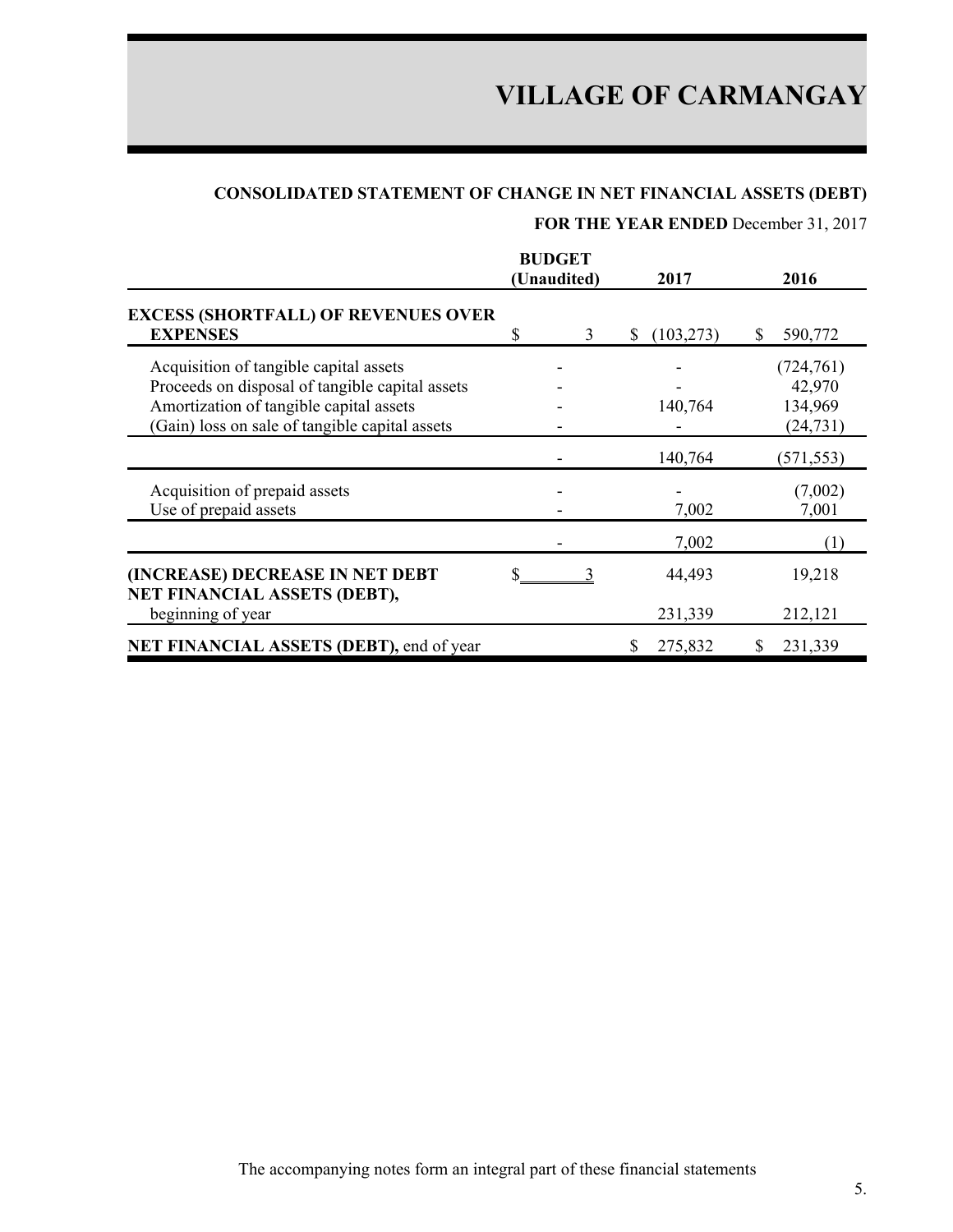### **CONSOLIDATED STATEMENT OF CASH FLOWS**

|                                                                                             | 2017             | FOR THE YEAR ENDED December 31, 2017<br>2016 |
|---------------------------------------------------------------------------------------------|------------------|----------------------------------------------|
| NET INFLOW (OUTFLOW) OF CASH RELATED<br>TO THE FOLLOWING ACTIVITIES:                        |                  |                                              |
| <b>OPERATING</b>                                                                            |                  |                                              |
| Excess (shortfall) of revenues over expenses                                                | (103, 273)<br>S. | \$<br>590,772                                |
| Non-cash items included in excess (shortfall) of revenues over expenses:                    |                  |                                              |
| Amortization<br>(Gain) loss on disposal of tangible capital assets                          | 140,764          | 134,969                                      |
| Non-cash charges to operations (net change):                                                |                  | (24, 731)                                    |
| Decrease (increase) in taxes and grants in place receivable                                 | 22,399           | 21,464                                       |
| Decrease (increase) in trade and other receivables                                          | (13, 392)        | (654)                                        |
| Decrease (increase) in due from other government receivables                                | (182, 454)       | (40, 470)                                    |
| Increase (decrease) in deposit liabilities                                                  |                  | (4,683)                                      |
| Decrease (increase) in prepaid expenses                                                     | 7,002            |                                              |
| Increase (decrease) in accounts payable and accrued liabilities                             | (9,661)          | 2,238                                        |
| Increase (decrease) in deferred revenue                                                     | 206,407          | (535, 441)                                   |
| <b>CASH PROVIDED BY OPERATING TRANSACTIONS</b>                                              | 67,793           | 143,464                                      |
| <b>CAPITAL</b><br>Acquisition of tangible capital assets<br>Sale of tangible capital assets |                  | (724, 762)<br>42,970                         |
| <b>CASH APPLIED TO CAPITAL TRANSACTIONS</b>                                                 |                  | (681,792)                                    |
| <b>FINANCING</b><br>Long-term debt repaid                                                   |                  | (9,350)                                      |
| <b>CASH APPLIED TO FINANCING TRANSACTIONS</b>                                               |                  | (9,350)                                      |
| <b>CHANGE IN CASH AND CASH EQUIVALENTS</b>                                                  | 67,793           | (547, 678)                                   |
| CASH AND CASH EQUIVALENTS, beginning of year                                                | 386,470          | 934,148                                      |
| CASH AND CASH EQUIVALENTS, end of year                                                      | \$<br>454,263    | 386,470<br>\$                                |
| <b>CASH AND CASH EQUIVALENTS IS REPRESENTED BY:</b>                                         |                  |                                              |
| Cash and temporary investments (Note 2)                                                     | \$<br>454,263    | \$<br>386,470                                |
| Restricted portion of cash and temporary investments (Note 2)                               | (373, 893)       | (359, 650)                                   |
|                                                                                             | \$<br>80,370     | $\$$<br>26,820                               |
| <b>INTEREST PAID ON LONG-TERM DEBT</b>                                                      | \$               | \$<br>156                                    |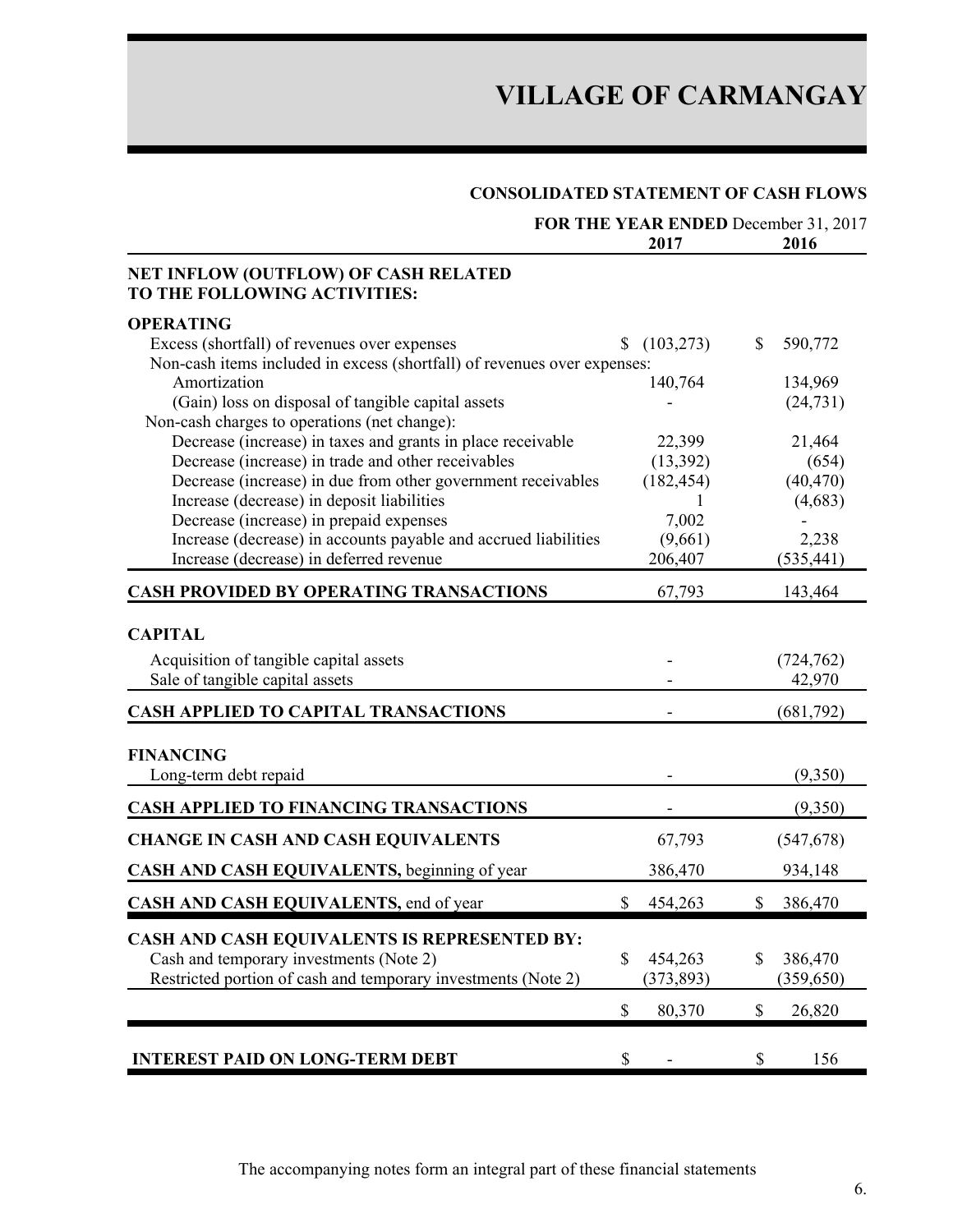## **SCHEDULE OF CHANGES IN ACCUMULATED SURPLUS**

## **FOR THE YEAR ENDED** December 31, 2017

|                                                                             | <b>Unrestricted</b><br><b>Surplus</b> | <b>Restricted</b><br><b>Surplus</b> | <b>Equity in Tangible</b><br><b>Capital Assets</b> | 2017        | 2016                                |
|-----------------------------------------------------------------------------|---------------------------------------|-------------------------------------|----------------------------------------------------|-------------|-------------------------------------|
| <b>BALANCE</b> , beginning of year                                          | 171,656<br>S.                         | 66,685                              | \$2,909,632                                        | \$3,147,973 | \$2,557,201                         |
| Excess (deficiency of revenues over expenses<br>Annual amortization expense | (103, 273)<br>140,764                 |                                     | (140, 764)                                         | (103, 273)  | 590,772<br>$\overline{\phantom{0}}$ |
| Change in accumulated surplus                                               | 37,491                                |                                     | (140, 764)                                         | (103, 273)  | 590,772                             |
| <b>BALANCE</b> , end of year                                                | 209,147                               | 66,685                              | \$2,768,868                                        | \$3,044,700 | \$3,147,973                         |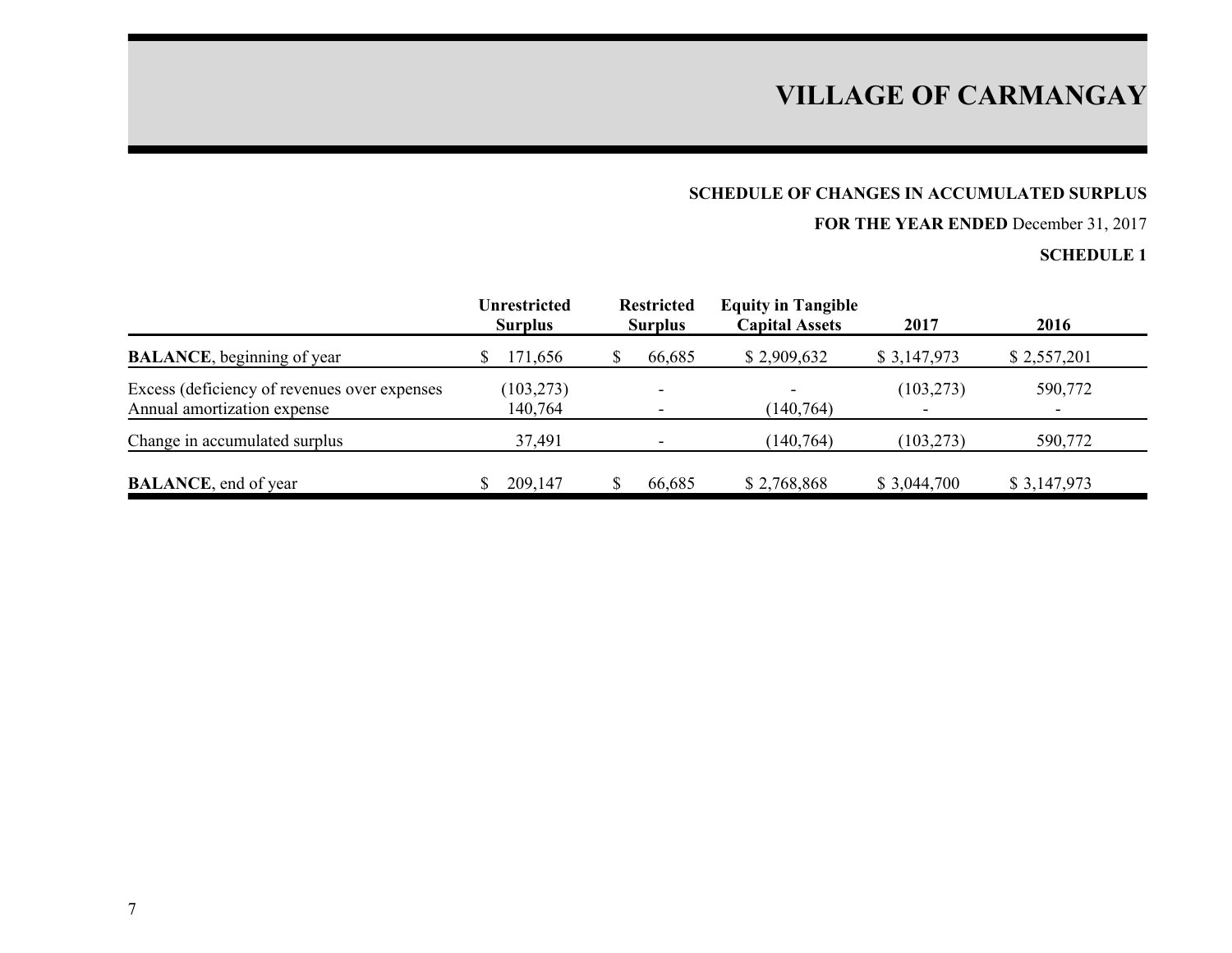### **SCHEDULE OF TANGIBLE CAPITAL ASSETS**

### **FOR THE YEAR ENDED** December 31, 2017

|                                                                      |    |         |     |                                            |     |                  |    | <b>ENGINEERED STRUCTURES</b> |      |               |     |                      |     |                 |           |     |                      |
|----------------------------------------------------------------------|----|---------|-----|--------------------------------------------|-----|------------------|----|------------------------------|------|---------------|-----|----------------------|-----|-----------------|-----------|-----|----------------------|
|                                                                      |    |         |     | <b>BUILDINGS</b>                           |     | <b>ROADS AND</b> |    | <b>WATER</b>                 |      | <b>WASTE</b>  |     | <b>MACHINERY AND</b> |     |                 |           |     |                      |
|                                                                      |    | LAND    |     | <b>LAND</b><br><b>IMPROVEMENTS STREETS</b> |     |                  |    | <b>SYSTEM</b>                |      | <b>SYSTEM</b> |     | <b>EQUIPMENT</b>     |     | <b>VEHICLES</b> | 2017      |     | 2016                 |
| COST:                                                                |    |         |     |                                            |     |                  |    |                              |      |               |     |                      |     |                 |           |     |                      |
| BALANCE, beginning of year<br>Acquisition of tangible capital assets | \$ | 146,339 | - S | 188,353                                    |     | 1,712,672        | -S | 1,516,919                    | -S   | 2,384,934     | - S | 265,015              | -S  | 37,345          | 6,251,577 |     | 5,571,831<br>724,761 |
| Disposal of tangible capital assets                                  |    |         |     |                                            |     |                  |    |                              |      |               |     |                      |     |                 |           |     | (45,016)             |
| BALANCE, end of year                                                 |    | 146,339 |     | 188,353                                    |     | 1,712,672        |    | 1,516,919                    |      | 2,384,934     |     | 265,015              |     | 37,345          | 6,251,577 |     | 6,251,576            |
| <b>ACCUMULATED AMORTIZATION:</b>                                     |    |         |     |                                            |     |                  |    |                              |      |               |     |                      |     |                 |           |     |                      |
| BALANCE, beginning of year                                           |    |         |     | 62,175                                     |     | 1,056,813        |    | 444,416                      |      | 1,636,367     |     | 108,391              |     | 33,783          | 3,341,945 |     | 3,233,752            |
| Annual amortization                                                  |    |         |     | 6,100                                      |     | 45,462           |    | 27,825                       |      | 49,858        |     | 10,069               |     | 1,450           | 140,764   |     | 134,969              |
| Accumulated amortization on disposals                                |    |         |     |                                            |     |                  |    |                              |      |               |     |                      |     |                 |           |     | (26, 777)            |
| BALANCE, end of year                                                 |    |         |     | 68,275                                     |     | 102,275          |    | 472,241                      |      | 1,686,225     |     | 118,460              |     | 35,233          | 3,482,709 |     | 3,341,944            |
| <b>NET BOOK VALUE OF</b>                                             |    |         |     |                                            |     |                  |    |                              |      |               |     |                      |     |                 |           |     |                      |
| <b>TANGIBLE CAPITAL ASSETS</b>                                       | S  | 146,339 | - S | 120,078                                    |     | 610,397          | -S | 1,044,678                    | - \$ | 698,709       | -S  | 146,555              |     | 2,112           | 2,768,868 | ЭÝ. | 2,909,632            |
| <b>2016 NET BOOK VALUE OF</b>                                        |    |         |     |                                            |     |                  |    |                              |      |               |     |                      |     |                 |           |     |                      |
| <b>TANGIBLE CAPITAL ASSETS</b>                                       |    | 146,339 | - 8 | 126.178                                    | - 8 | 655,859          | -8 | 1,072,503                    | -8   | 748,567       | - S | 156.624              | - S | 3,562           | 2,909,632 |     |                      |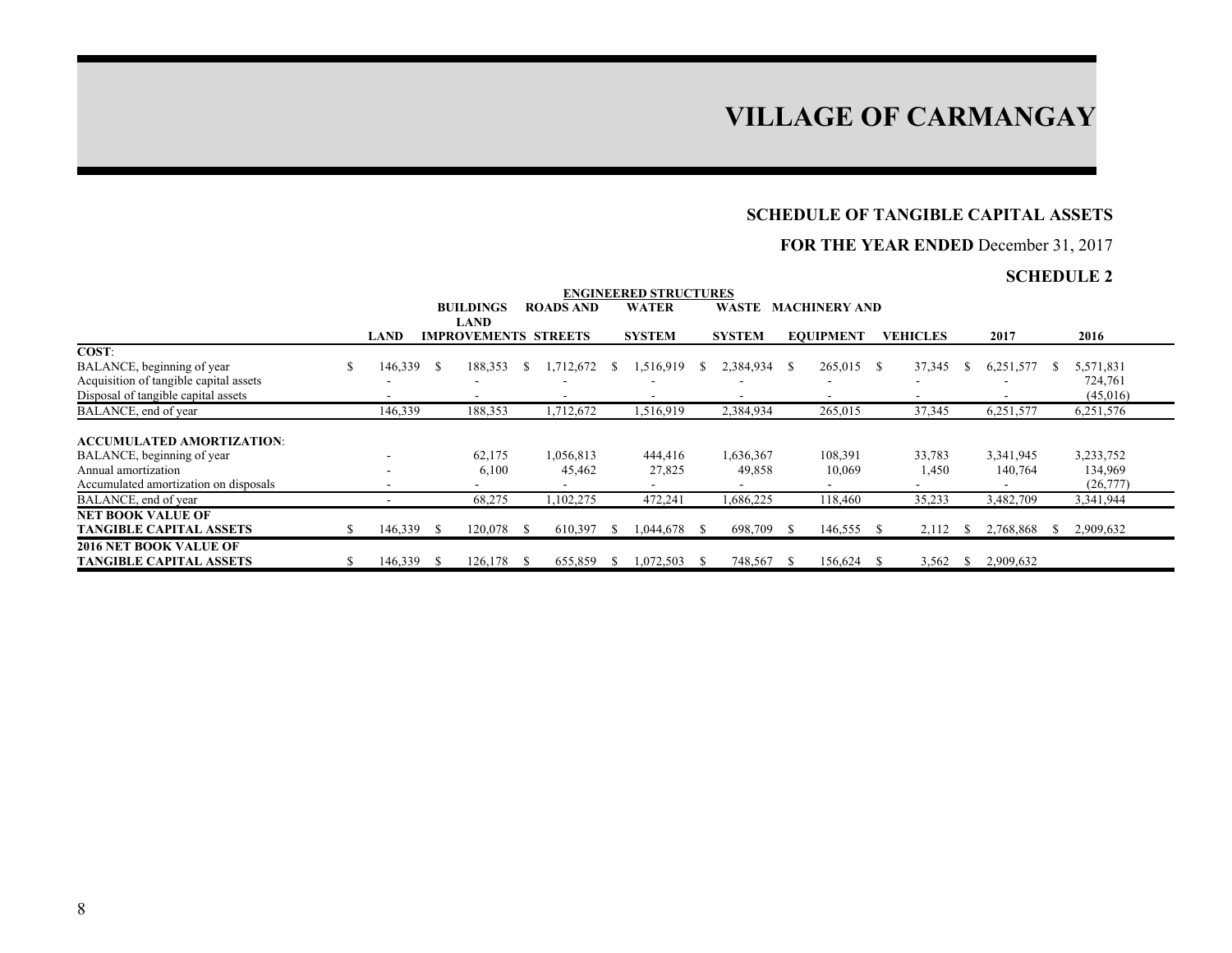## **SCHEDULE OF PROPERTY AND OTHER TAXES**

**FOR THE YEAR ENDED** December 31, 2017

|                                                                        | <b>BUDGET</b>           |                          |                         |
|------------------------------------------------------------------------|-------------------------|--------------------------|-------------------------|
|                                                                        | (Unaudited)             | 2017                     | 2016                    |
| <b>TAXATION</b>                                                        |                         |                          |                         |
| Real property taxes<br>Special assessments and local improvement taxes | \$<br>263,799<br>25,500 | 261,750<br>\$.<br>29,000 | 256,815<br>\$<br>25,000 |
|                                                                        | 289,299                 | 290,750                  | 281,815                 |
| <b>REQUISITIONS</b>                                                    |                         |                          |                         |
| Alberta School Foundation Fund<br>Seniors Lodge                        | 47,403<br>2,746         | 47,403<br>2,746          | 48,612<br>2,512         |
|                                                                        | 50,149                  | 50,149                   | 51,124                  |
| <b>NET MUNICIPAL TAXES</b>                                             | 239,150                 | 240,601                  | 230,691                 |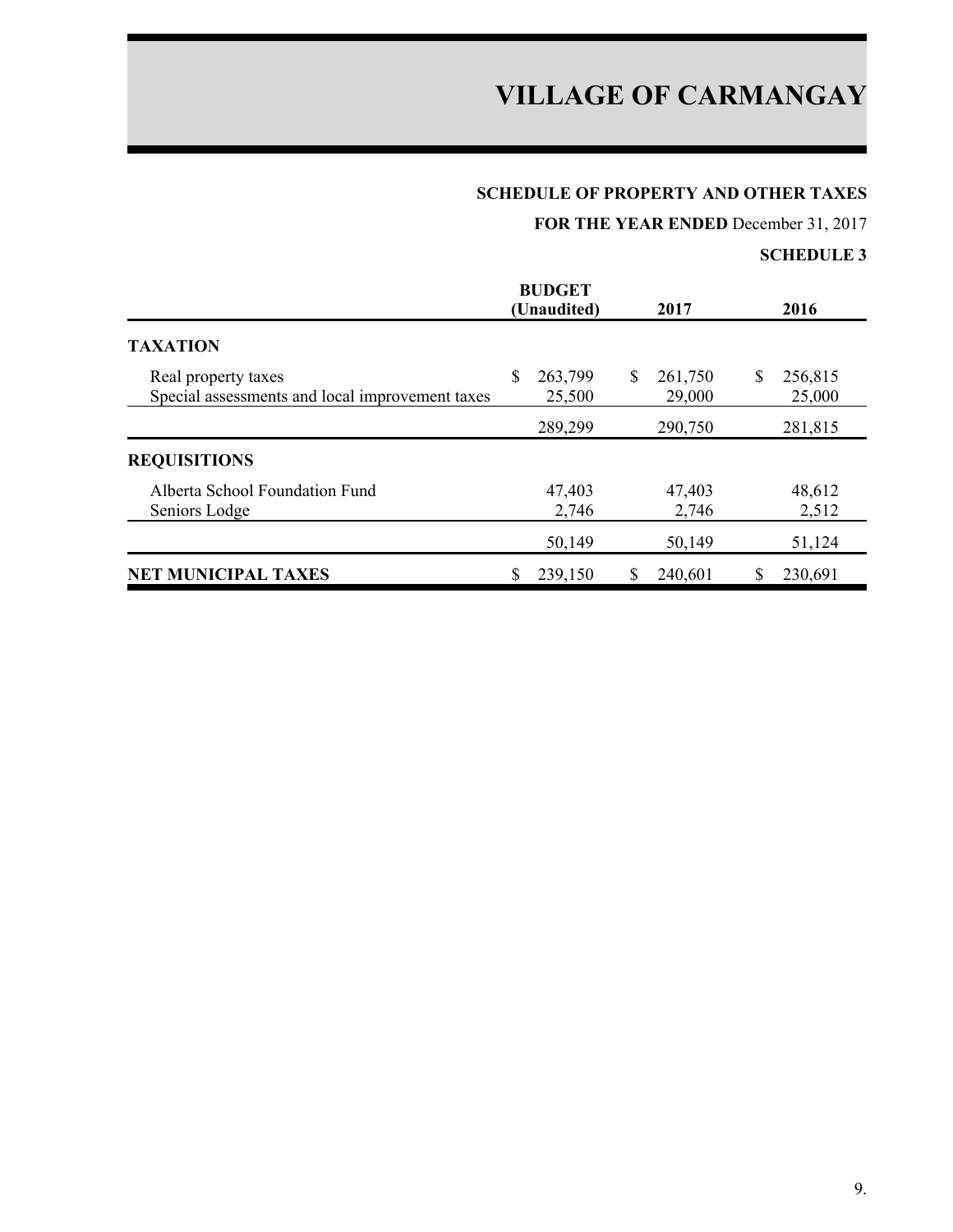#### **SCHEDULE OF GOVERNMENT TRANSFERS**

**FOR THE YEAR ENDED** December 31, 2017

|                                   | <b>BUDGET</b><br>(Unaudited) | 2017   |   | 2016    |
|-----------------------------------|------------------------------|--------|---|---------|
| <b>TRANSFERS FOR OPERATING:</b>   |                              |        |   |         |
| Provincial Government             | \$<br>37,258                 | 35,758 | S | 36,668  |
|                                   | 37,258                       | 35,758 |   | 36,668  |
| <b>TRANSFERS FOR CAPITAL:</b>     |                              |        |   |         |
| <b>Provincial Government</b>      |                              |        |   | 772,942 |
|                                   |                              |        |   | 772,942 |
| <b>TOTAL GOVERNMENT TRANSFERS</b> | 37,258                       | 35,758 |   | 809,610 |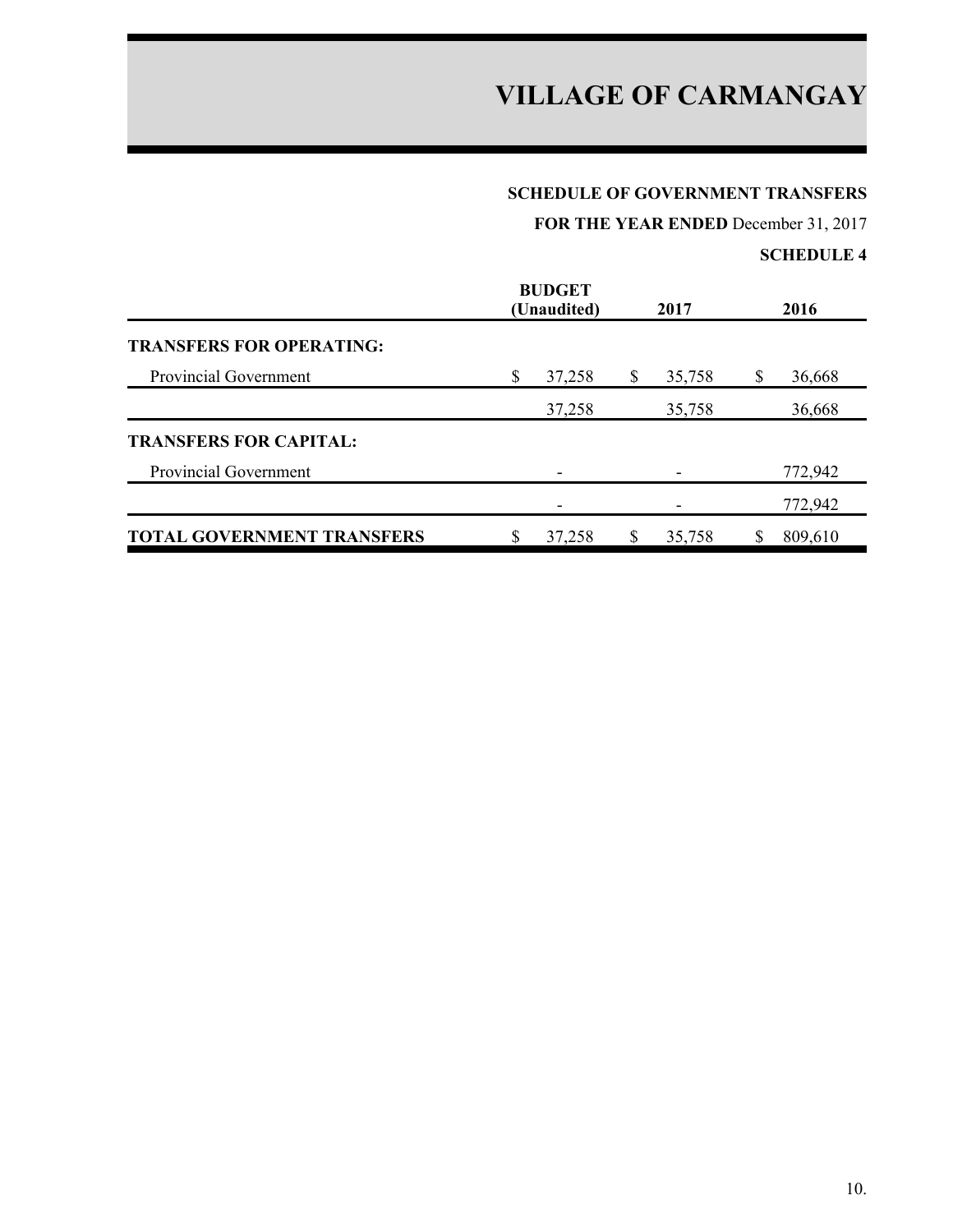## **SCHEDULE OF CONSOLIDATED EXPENSES BY OBJECT**

**FOR THE YEAR ENDED** December 31, 2017

|                                            | <b>BUDGET</b><br>(Unaudited) | 2017         | 2016         |
|--------------------------------------------|------------------------------|--------------|--------------|
| <b>CONSOLIDATED EXPENDITURES BY OBJECT</b> |                              |              |              |
| Salaries, wages and benefits               | 187,238                      | S<br>150,774 | S<br>152,940 |
| Contracted and general services            | 139,491                      | 192,476      | 235,199      |
| Materials, goods and utilities             | 133,984                      | 153,290      | 157,559      |
| Transfers to local boards and agencies     | 23,563                       | 14,401       | 13,959       |
| Interest on long-term debt                 |                              |              | 156          |
| Purchases from other governments           | 41,131                       |              |              |
| Amortization of tangible capital assets    |                              | 140,764      | 134,969      |
| Bank charges and short-tern interest       | 2,350                        | 2,588        | 1,552        |
|                                            | 527,757                      | 654,293      | 696,334      |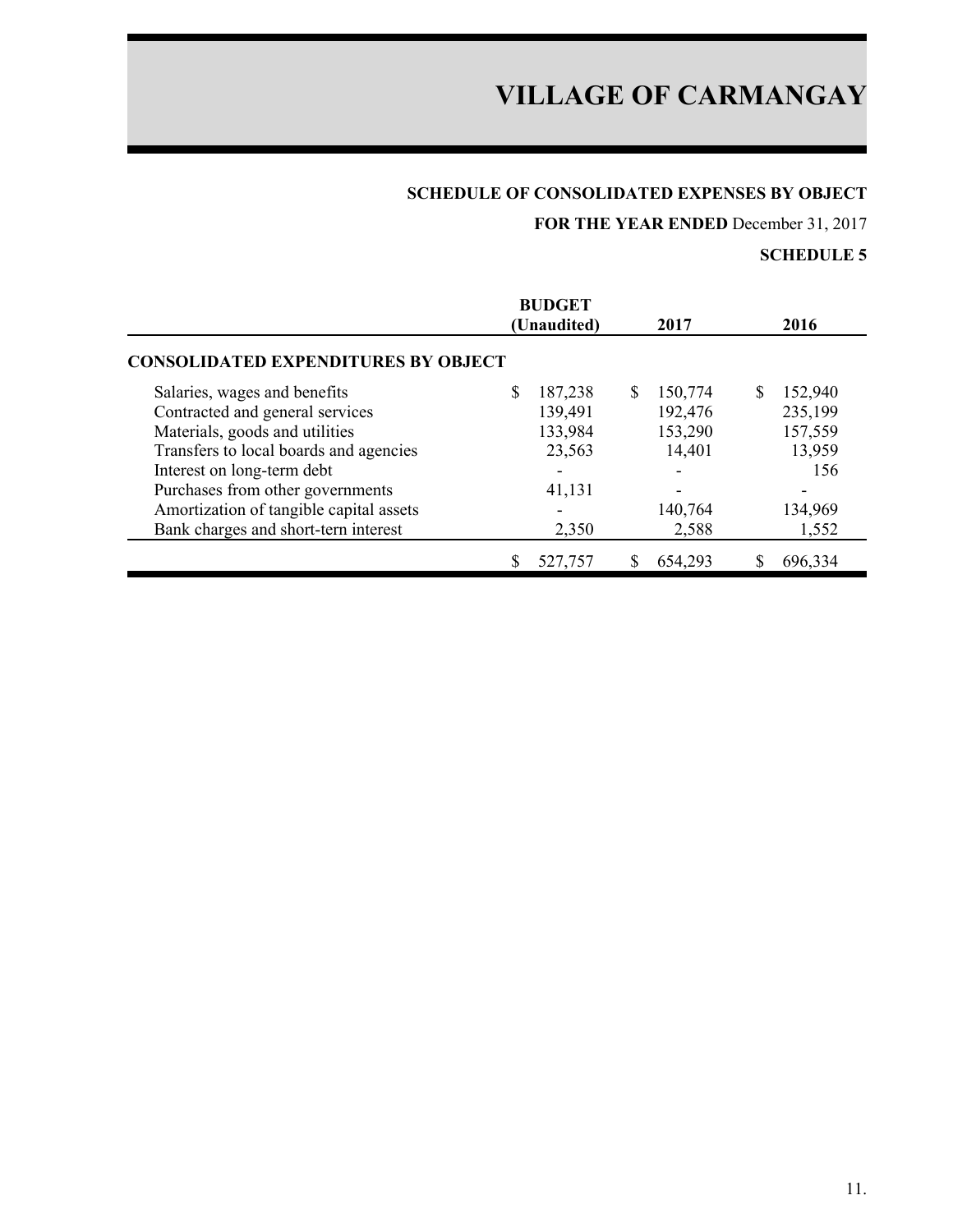## **SCHEDULE OF SEGMENTED DISCLOSURE**

## **FOR THE YEAR ENDED** December 31, 2017

|                              | General<br>Government | Protective<br>Services |           | Transportation<br>Services | Planning and<br>Development | Recreation<br>and Culture | Environmental<br>Services | Other | Total         |
|------------------------------|-----------------------|------------------------|-----------|----------------------------|-----------------------------|---------------------------|---------------------------|-------|---------------|
| <b>REVENUE</b>               |                       |                        |           |                            |                             |                           |                           |       |               |
| Net municipal taxes          | \$<br>240,601         | \$                     |           | \$                         | \$                          | \$                        | \$                        | \$    | \$<br>240,601 |
| Government transfers         | 35,758                |                        |           |                            |                             |                           |                           |       | 35,758        |
| User fees and sales of goods | 2,514                 |                        |           | 114                        | 375                         | 7,665                     | 173,585                   | 1,950 | 186,203       |
| Investment income            | 3,150                 |                        |           |                            |                             |                           |                           |       | 3,150         |
| Other revenues               | 84,411                |                        | 898       |                            |                             |                           |                           |       | 85,309        |
|                              | 366,434               |                        | 898       | 114                        | 375                         | 7,665                     | 173,585                   | 1,950 | 551,021       |
| <b>EXPENSES</b>              |                       |                        |           |                            |                             |                           |                           |       |               |
| Contract & general services  | 75,472                |                        | 9,983     | 2,993                      | 4,678                       | 5,286                     | 94,062                    |       | 192,474       |
| Salaries and wages           | 84,504                |                        |           | 23,586                     |                             | 8,082                     | 33,445                    | 1,156 | 150,773       |
| Goods and supplies           | 8,843                 |                        |           | 41,634                     |                             | 2,209                     | 100,364                   | 240   | 153,290       |
| Transfers to local boards    | 7,336                 |                        | 1,994     |                            |                             | 5,071                     |                           |       | 14,401        |
| Other expenses               | 2,589                 |                        |           |                            |                             |                           |                           |       | 2,589         |
|                              | 178,744               |                        | 11,977    | 68,213                     | 4,678                       | 20,648                    | 227,871                   | 1,396 | 513,527       |
| <b>NET REVENUE BEFORE</b>    |                       |                        |           |                            |                             |                           |                           |       |               |
| <b>AMORTIZATION</b>          | 187,690               |                        | (11,079)  | (68,099)                   | (4,303)                     | (12,983)                  | (54, 286)                 | 554   | 37,494        |
| <b>Amortization Expense</b>  | 126                   |                        | 455       | 53,491                     |                             | 4,822                     | 81,870                    |       | 140,764       |
| <b>NET REVENUE</b>           | 187,564               |                        | (11, 534) | (121, 590)                 | (4,303)                     | \$<br>(17, 805)           | (136, 156)                | 554   | (103, 270)    |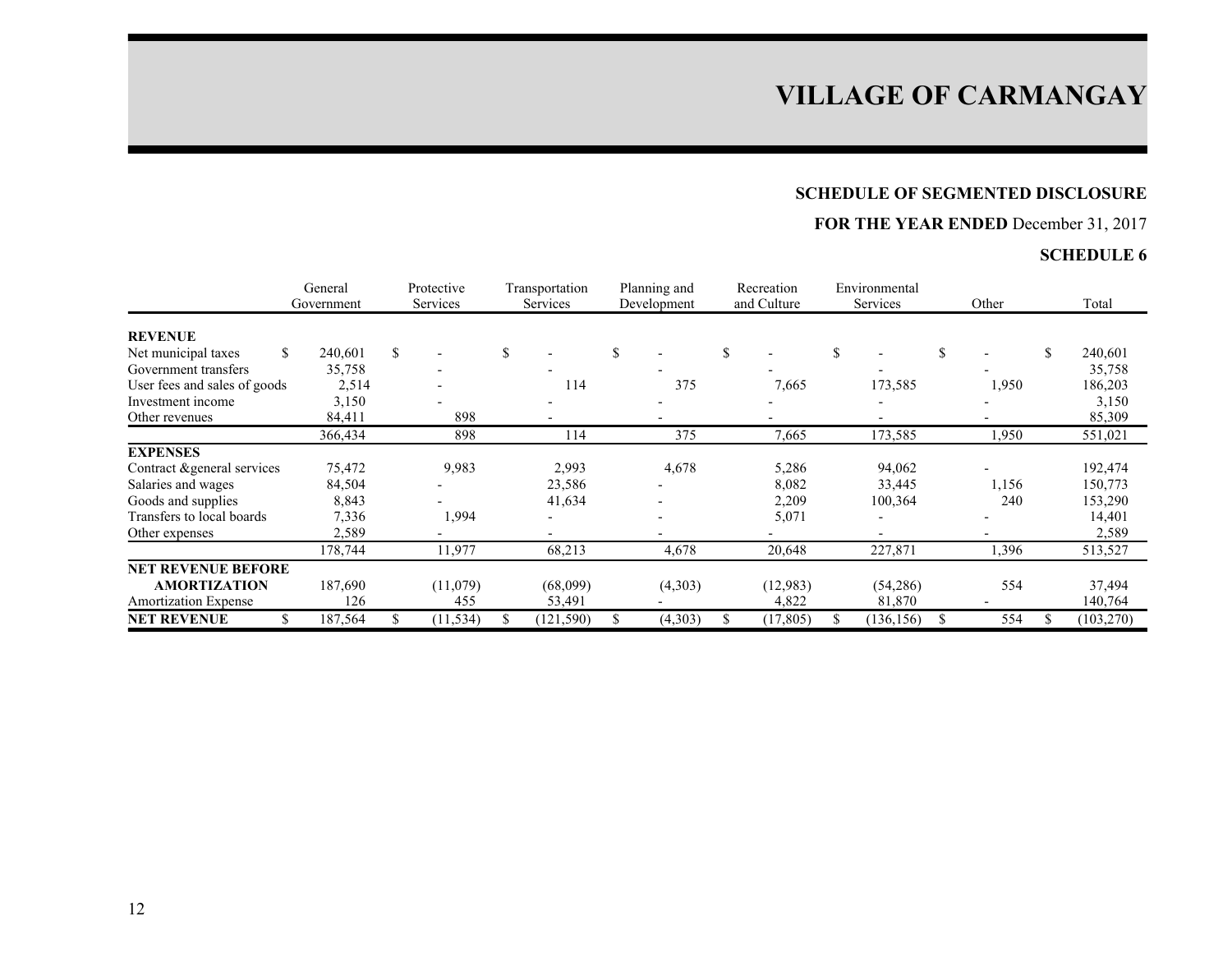#### **NOTES TO FINANCIAL STATEMENTS**

#### **FOR THE YEAR ENDED** December 31, 2017

#### **1. SIGNIFICANT ACCOUNTING POLICIES**

The consolidated financial statements of the Village of Carmangay are the representations of management prepared in accordance with Canadian public sector accounting standards for local governments established by the Public Sector Accounting Board of CPA Canada. Significant aspects of the accounting policies adopted by the town are as follows:

#### (a) Reporting Entity

The financial statements consist of tax supported and self-supporting activities or entities whose operations and assets are under the control of the municipal council.

The schedule of taxes levied also includes operating requisitions for many educational, health care, social and other external organization that are not controlled by the municipal council.

The statements exclude trust assets that are administered for the benefit of external parties.

(b) Basis of accounting

The financial statements are prepared using the accrual basis of accounting. The accrual basis of accounting records revenue as it is earned and measurable. Expenses are recognized as they are incurred and measurable based upon receipt of goods or services and/or the legal obligation to pay.

Funds from external parties and earnings thereon restricted by agreement or legislation are accounted for as deferred revenue until used for the purpose specified,

Government transfers, contributions, and other amounts are received from third parties pursuant to legislation, regulation, or agreement and may only be used for certain programs, in the completion of specific work, or for the purchase of tangible capital assets. In addition, certain user charges and fees are collected for which the related services have yet to be performed. Revenue is recognized in the period when the related expenses are incurred, services performed or the tangible capital assets are acquired.

(c) Government Transfers

Government transfers are the transfer of assets from senior levels of government that are not the result of an exchange transaction, are not expected to be repaid in the future, or the result of a direct financial return.

Government transfers are recognized in the consolidated financial statements as revenue in the period in which events giving rise to the transfer occur, providing the transfers are authorized, any eligibility criteria have been met, and reasonable estimates of the amounts can be determined.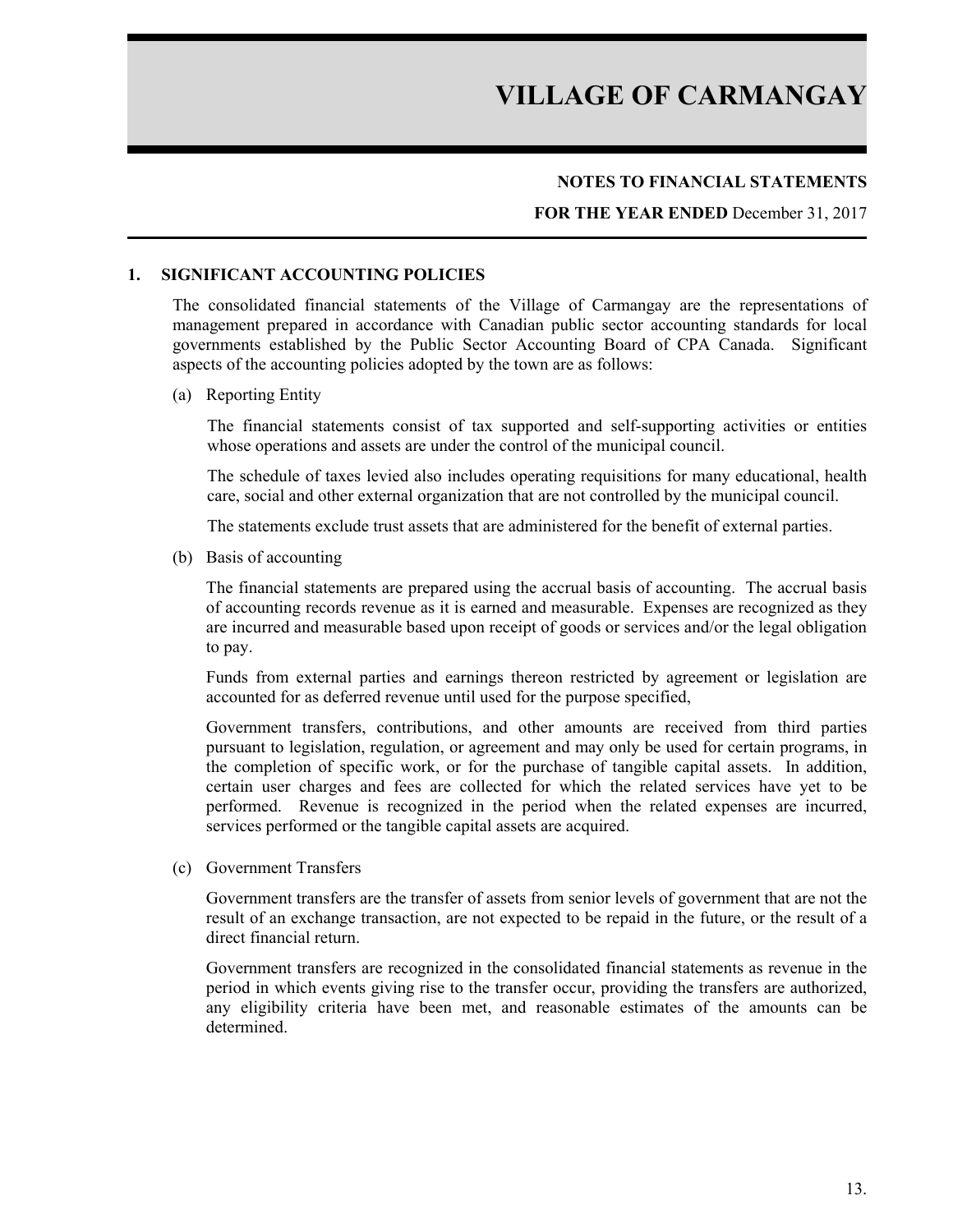#### **NOTES TO FINANCIAL STATEMENTS**

**FOR THE YEAR ENDED** December 31, 2017

#### **1. SIGNIFICANT ACCOUNTING POLICIES, continued**

(d) Investments

Investments are recorded at cost. Investment premiums and discounts are amortized proportionately over the term of the respective investment.

(e) Non-Financial Assets

Non-financial assets are not available to discharge existing liabilities and are held for use in the provision of services. They have useful lives extending beyond the current year and are not intended for sale in the normal course of operations. The change in non-financial assets during the year, together with the excess of revenues over expenses, provided the consolidated Change in Net Financial Assets (Debt) for the year.

i. Tangible Capital Assets

Tangible capital assets are recorded at cost which included all amounts that are directly attributable to acquisition, construction, development or betterment of the assets. The cost, less residual value of the tangible capital assets is amortized on a straight-line basis over the estimated useful life as follows:

| Land Improvements            | $15-20$ years |
|------------------------------|---------------|
| <b>Buildings</b>             | $25-50$ years |
| <b>Engineered Structures</b> |               |
| Water System                 | $35-65$ years |
| Wastewater system            | $35-65$ years |
| Other engineered structures  | $15-40$ years |
| Machinery and equipment      | 5-20 years    |
| Vehicles                     | $3-20$ years  |

One-half of the annual amortization is charged in the year of acquisition and in the year of disposal. Assets under construction are not amortized until the assets if available for productive use.

ii. Contributions of Tangible Capital Assets

Tangible capital assets received as contributions are recorded at fair value at the date of receipt and also are recorded as revenue.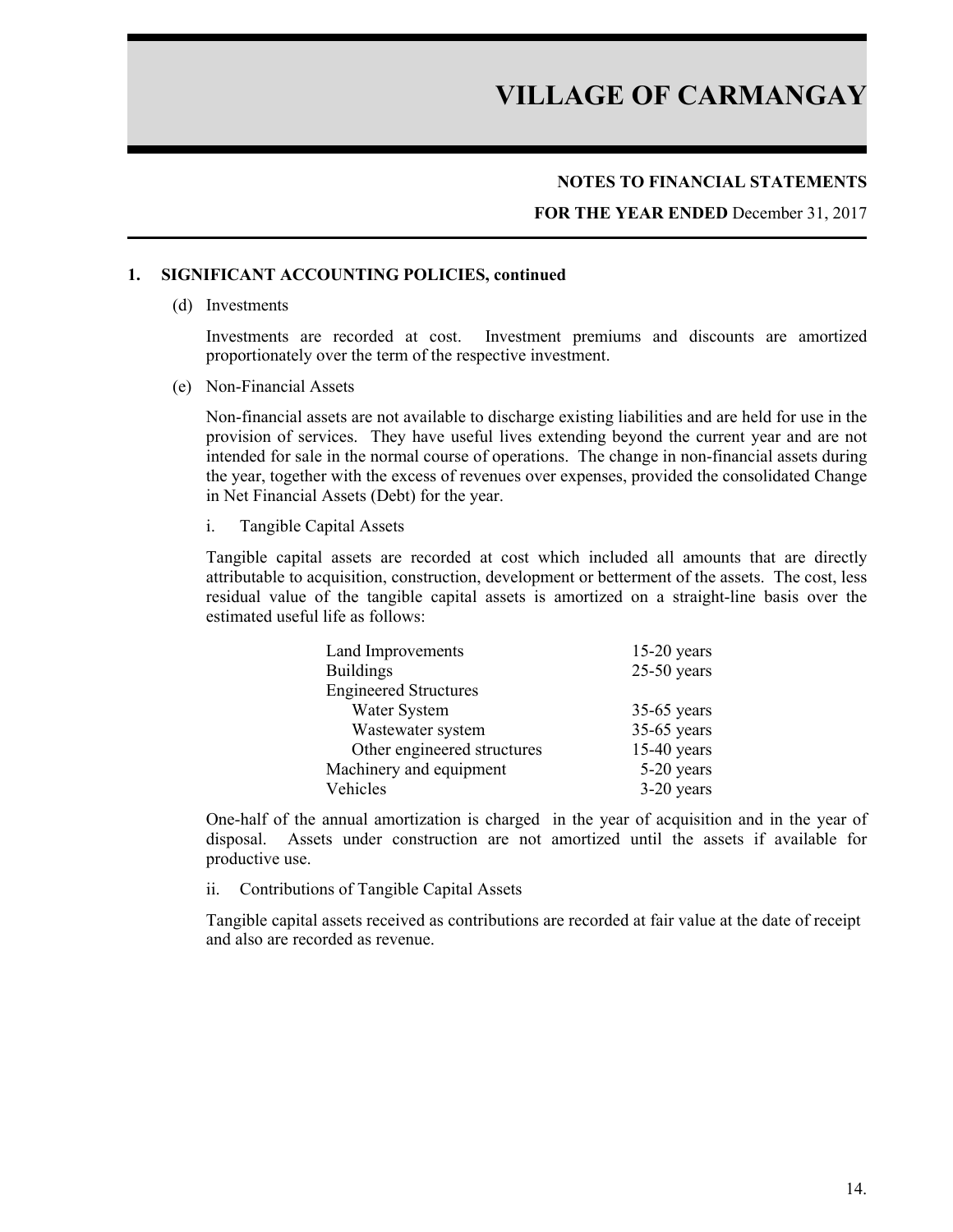#### **NOTES TO FINANCIAL STATEMENTS**

**FOR THE YEAR ENDED** December 31, 2017

#### **1. SIGNIFICANT ACCOUNTING POLICIES, continued**

(f) Taxes and Grants in Lieu Receivable

Taxes and grants in lieu receivable consist of current tax levies which remain outstanding at December 31, 2017.

(g) Inventories

Inventories of materials and supplies are valued at cost.

Land held for resale is recorded at cost. Cost included costs for land acquisition and improvements required to prepare the land for servicing such as clearing, stripping, and leveling charges. Related development costs incurred to provide infrastructure such as water and wastewater services, roads, sidewalks, and street lighting are recorded as physical assets under their respective functions. When land is sold the inventory balance is reduced with an offsetting adjustment to equity in physical assets.

(h) Reserves for Future Expenditures

Reserves are established at the discretion of council to se aside funds for future operating and capital expenditures. Transfers to and/or from reserves are reflected as an adjustment to the applicable fund.

(i) Use of Estimates

The preparation of financial statements in conformity with Canadian public sector accounting standards for local governments requires management to make estimates and assumptions that affect the reported amounts of assets and liabilities and disclosure of contingent assets and liabilities at the date of the financial statements, and the reported amounts of revenues and expenditures during the period. Actual results could differ from those estimates.

(j) Certain balances may not add due to formula rounding.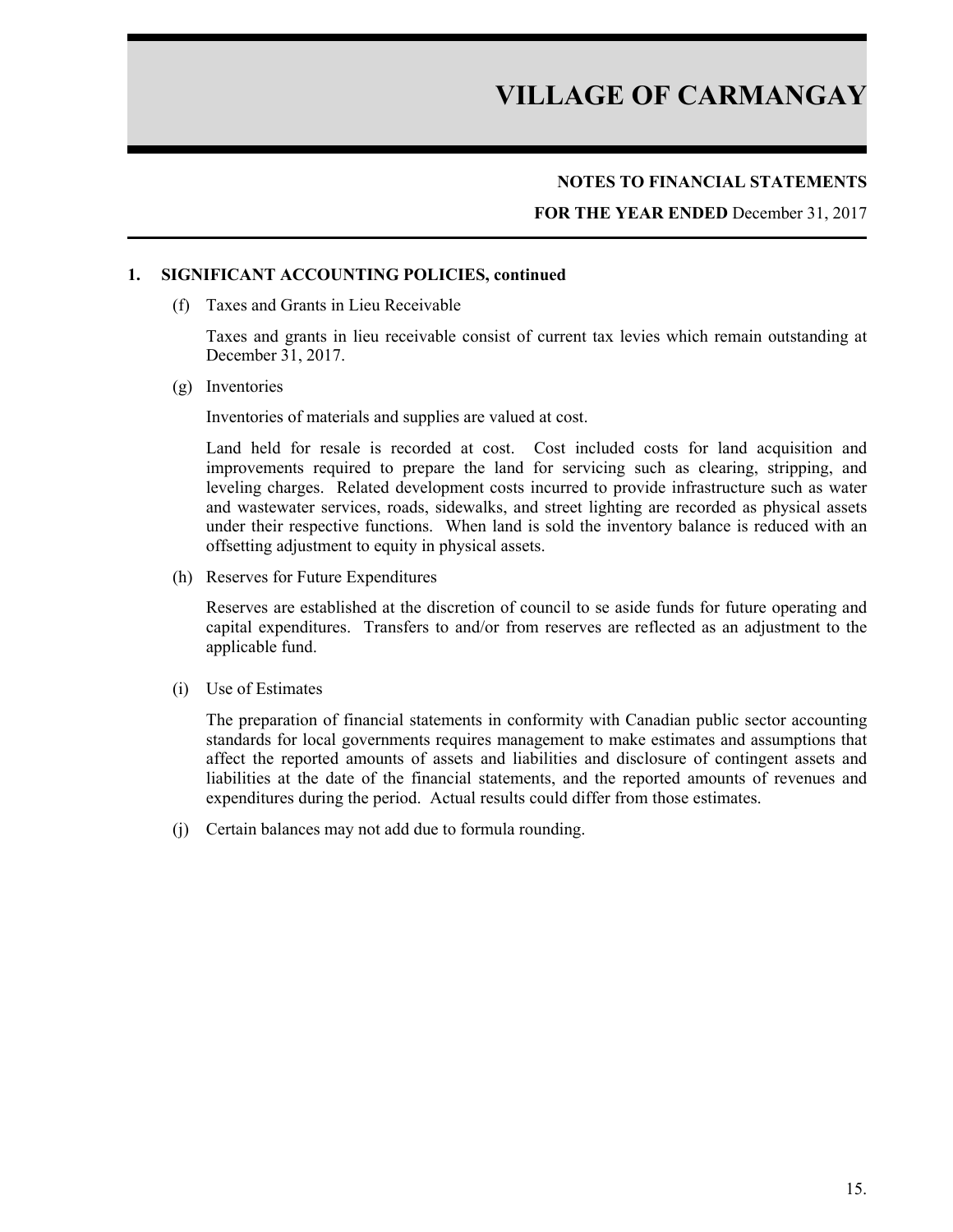#### **NOTES TO FINANCIAL STATEMENTS**

#### **FOR THE YEAR ENDED** December 31, 2017

#### **2. CASH AND TEMPORARY INVESTMENTS**

|                                | 2017          | 2016          |
|--------------------------------|---------------|---------------|
| Cash                           | 168,894<br>\$ | 104,251       |
| Investments - cash equivalents | 285,369       | 282,219       |
|                                | 454,263       | 386,470       |
| Restricted funds               |               |               |
| Restricted surplus             | S<br>66,685   | 66,685<br>\$. |
| Deferred revenue               | 300,456       | 286,214       |
| Deposits                       | 6,752         | 6,751         |
|                                | 373,893       | 359,650       |

Temporary investments are short term deposits with maturities within the normal operating cycle (fiscal year) of the municipality.

Non-current investments are term deposits with maturities exceeding the normal operating cycle (fiscal year) of the municipality.

### **3. TAXES AND GRANTS IN PLACE OF TAXES RECEIVABLE**

|                                            | 2017                     | 2016             |
|--------------------------------------------|--------------------------|------------------|
| Current taxes and grants in place of taxes |                          | 52,605<br>36,161 |
| Arrears taxes                              |                          | 20,632<br>14.677 |
|                                            |                          | 73,237<br>50,838 |
| Less: allowance for doubtful accounts      | $\overline{\phantom{0}}$ |                  |
|                                            |                          | 50.838           |

#### **4. TANGIBLE CAPITAL ASSETS**

| <b>NET BOOK VALUE</b>        | 2017          | 2016          |
|------------------------------|---------------|---------------|
| Land                         | \$<br>146,339 | 146,339<br>\$ |
| Land Improvements            | 39,747        | 43,138        |
| <b>Buildings</b>             | 80,330        | 83,039        |
| <b>Engineered Structures</b> |               |               |
| Roadway system               | 610,397       | 655,859       |
| Water distribution system    | 1,044,678     | 1,072,503     |
| Wastewater treatment system  | 698,709       | 748,567       |
| Machinery, equipment and     |               |               |
| furnishings                  | 146,555       | 156,624       |
| Vehicles                     | 2,113         | 3,563         |
|                              | \$2,768,868   | \$2,909,632   |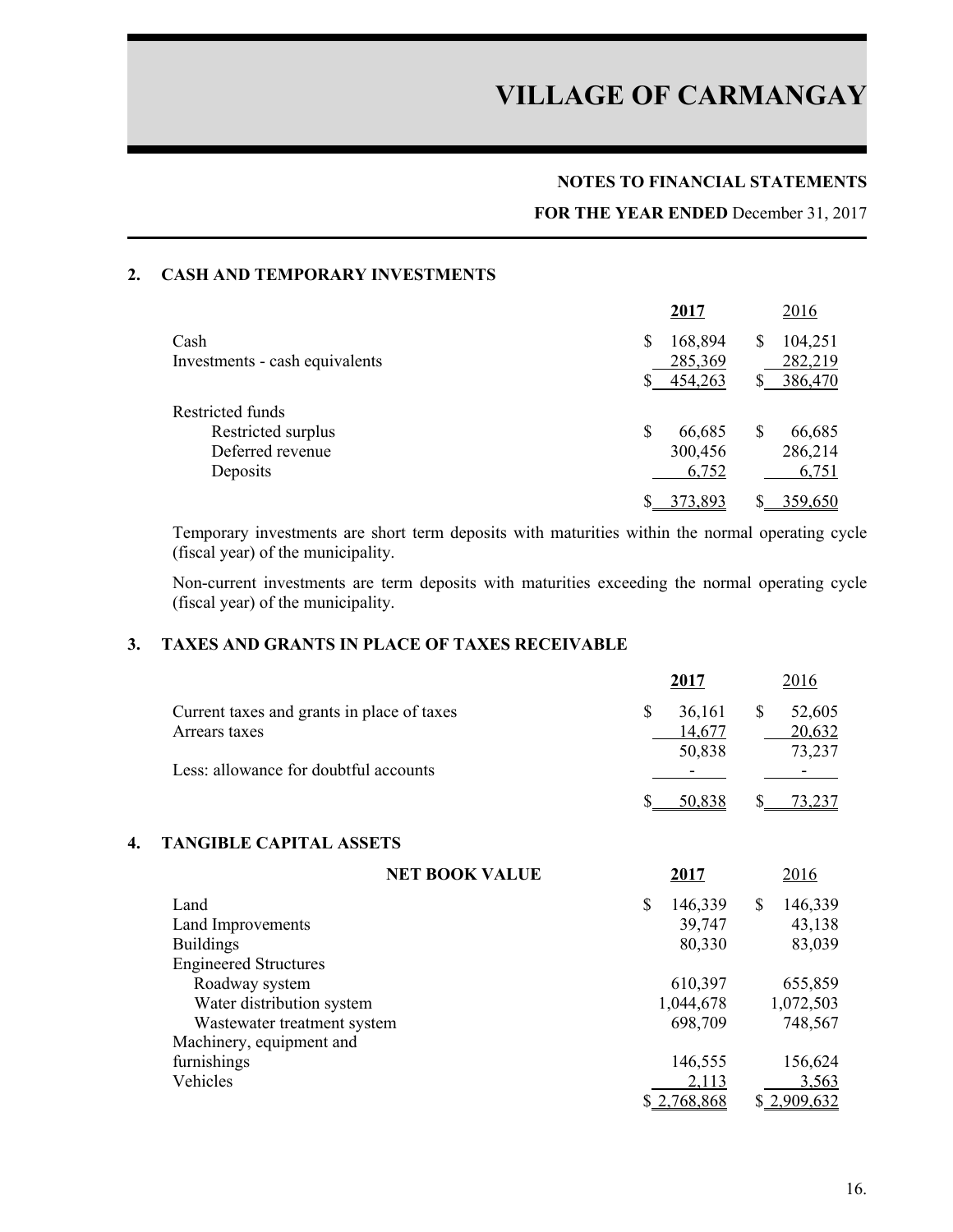#### **NOTES TO FINANCIAL STATEMENTS**

#### **FOR THE YEAR ENDED** December 31, 2017

#### **5. BANK REVOLVING LINE OF CREDIT**

The Village of Carmangay has entered into a borrowing agreement with ATB Financial for a revolving line of credit to a maximum of \$200,000. Security for the line of credit is by way of a Borrowing Bylaw and property owned by the Village. There was no balance outstanding at the year end.

#### **6. DEFERRED REVENUE AND DEPOSIT LIABILITIES**

|                                        | 2017    | 2016    |
|----------------------------------------|---------|---------|
| Deposits                               |         |         |
| Water deposits                         | 1,087   | 1,087   |
| Tax prepayments                        | 4,903   | 4,401   |
| Water prepayments                      | 763     | 1,263   |
|                                        | 6,753   | 6,751   |
| Infrastructure Canada-Alberta programs | 492,621 | 286,214 |
|                                        | 499.374 | 292,965 |

#### **7. SALARY AND BENEFITS DISCLOSURE**

Disclosure of salaries and benefits for elected municipal officials the chief administrative officer and designated officers as required by Alberta Regulation 313/2000 is as follows:

|                              | 2017   |                                | 2016   |             |
|------------------------------|--------|--------------------------------|--------|-------------|
|                              | Salary | Benefits and<br>Allowances (2) | Total  | Total       |
| Mayor Nichols                | 3,142  | 1,345                          | 4,487  | \$<br>8,162 |
| Mayor/councilor Stacey Hovde | 2,780  | 687                            | 3,467  | 965         |
| <b>Councilor Peggy Hovde</b> | 265    | 77                             | 342    |             |
| Councilor Smidt              | 3,475  | 2,152                          | 5,627  | 8,383       |
| Councilor Sabourin           | -      | ۰                              | -      | 3,164       |
| CAO                          | 37,095 | 5,594                          | 42,689 | 47,576      |

- (1) Salary includes regular base pay, bonuses, overtime, lump sum payments, gross honoraria, and any other direct cash remuneration.
- (2) Employer's share of all employee benefits and contributions or payments made on behalf of employees including pension, health care, dental coverage, vision coverage, group life insurance. accidental disability and dismemberment insurance, long and short term disability plans, professional memberships and tuition.
- (3) Benefits and allowance figures also include the employer's share of the costs of additional taxable benefits including special leave with pay, financial planning services. retirement services, concession loans, travel allowances, car allowances and club memberships.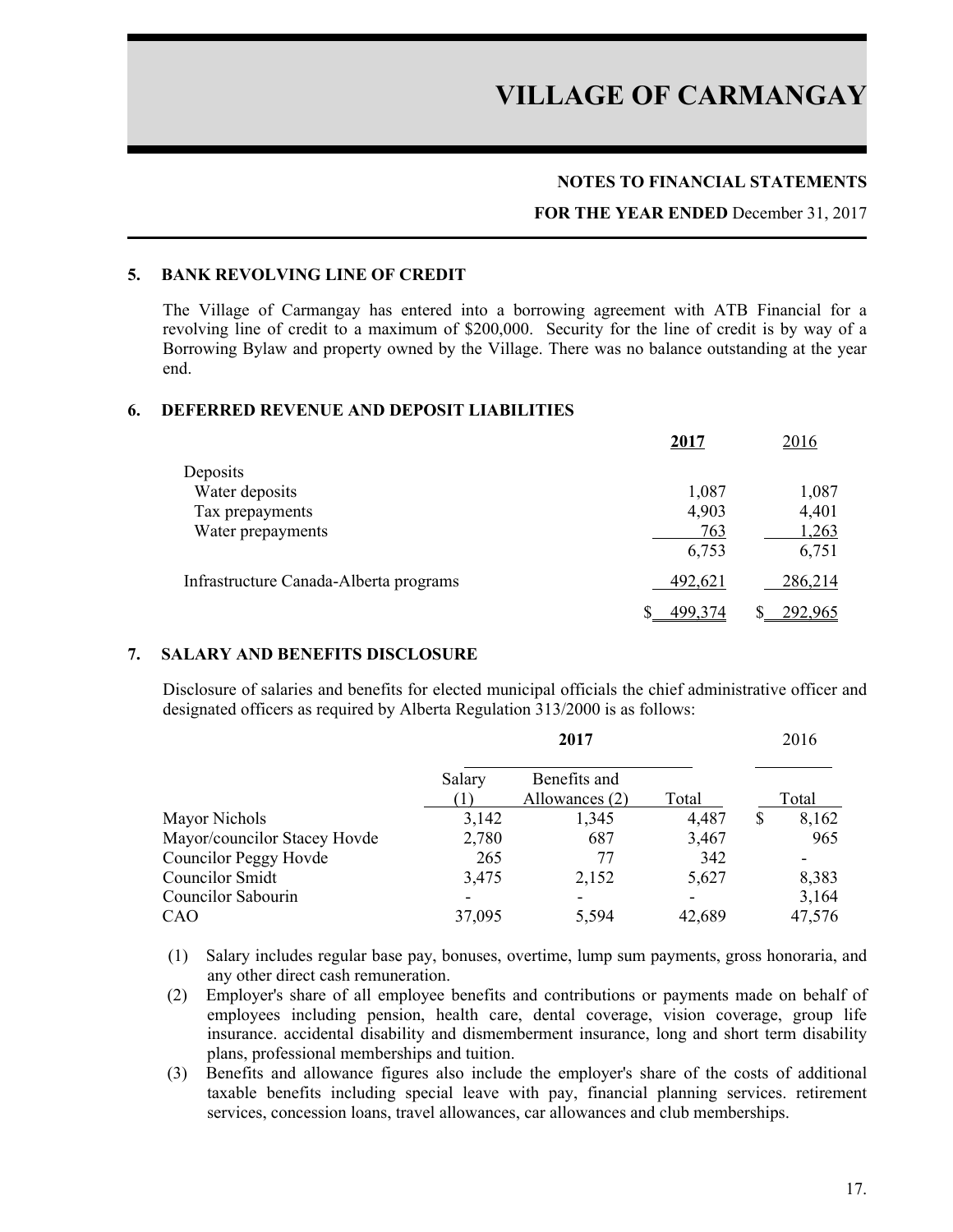#### **NOTES TO FINANCIAL STATEMENTS**

#### **FOR THE YEAR ENDED** December 31, 2017

#### **8. DEBT LIMITS**

Section 276(2) of the Municipal Government Act requires that debt and debt limits as defined by Alberta Regulation 255/00 for the Village of Carmangay be disclosed as follows:

|                                                  | 2017         | 2016         |
|--------------------------------------------------|--------------|--------------|
| Total debt limit                                 | 826,530<br>S | 771,243<br>S |
| Total debt                                       |              |              |
| Amount of debt limit (exceeded) unused           | 826,530      | 771,243      |
|                                                  | 2017         | <u>2016</u>  |
| Debt servicing limit                             | 137,755<br>S | 128,541      |
| Debt servicing                                   |              |              |
| Amount of debt servicing limit (exceeded) unused | 137,755      | 128,541      |

The debt limit is calculated as 1.5 times revenue of the municipality (as defined in Alberta Regulation 255/00) and the debt service limit is calculated at 0.25 times such revenue. Incurring debt beyond these limitations requires approval by the Minister of Municipal Affairs. These thresholds are guidelines used by Alberta Municipal Affairs to identify municipalities that could be at financial risk if further debt is acquired. The calculation taken alone does not represent the financial stability of the municipality. Rather, the financial statements must be interpreted as a whole.

#### **9. EQUITY IN TANGIBLE CAPITAL ASSETS**

|                                       | 2017          | 2016          |
|---------------------------------------|---------------|---------------|
| Tangible capital assets (Schedule 2)  | \$6,251,577   | \$6,251,576   |
| Accumulated amortization (Schedule 2) | (3,482,709)   | (3,341,944)   |
|                                       | \$2,768,868   | \$2,909,632   |
| <b>ACCUMULATED SURPLUS</b><br>10.     |               |               |
|                                       | 2017          | 2016          |
| Unrestricted surplus                  | S.<br>209,147 | S.<br>171,656 |
| Restricted surplus                    |               |               |
| Capital reserve                       | 19,911        | 19,911        |
| Operating contingency                 | 7,654         | 7,654         |
| Assessment reserve                    | 3,000         | 3,000         |
| Garbage reserve                       | 621           | 621           |
| Water treatment reserve               | 5,499         | 5,499         |
| Operating reserve                     | 30,000        | 30,000        |
|                                       | 66,685        | 66,685        |
| Equity in tangible capital assets     | 2,768,868     | 2,909,632     |
|                                       | \$3,044,700   | \$3,147,973   |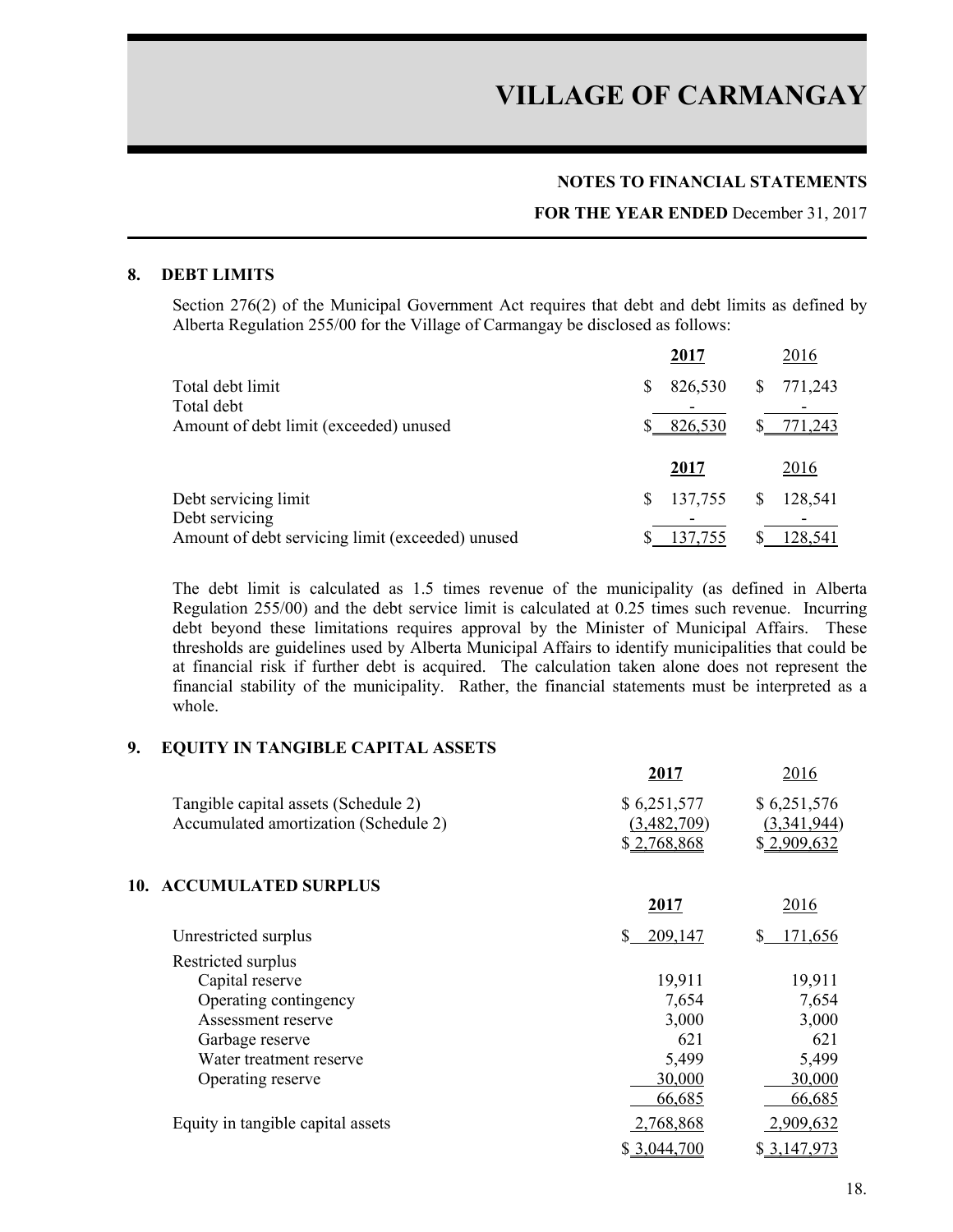#### **NOTES TO FINANCIAL STATEMENTS**

#### **FOR THE YEAR ENDED** December 31, 2017

#### **11. LOCAL AUTHORITIES PENSION PLAN**

Employees of the Village participate in the Local Authorities Pension Plan (LAPP), which is one of the plans covered by the Alberta Public Sector Pension Plans Act. The LAPP is financed by employer and employee contributions and by investment earnings of the LAPP Fund.

Contributions for current service are recorded as expenditures in the year in which they become due.

The Village is required to make current service contributions to the LAPP of 5.525% of pensionable earnings up to the year's maximum pensionable earnings under the Canada Pension Plan and 7.4% on pensionable earnings above this amount. Employees of the Village are required to make current service contributions of 4.535% of personable salary up to the year's maximum personable salary and 6.4% on personable salary above this amount.

Total current service contributions by the Village to the LAPP in 2017 was \$10,845 (2016 - \$11,428). Total current service contributions by the employees of the Village to the LAPP in 2017 were \$9,893 (2016 - \$10,425).

#### **12. CONTINGENCIES**

The Village of Carmangay is a member of the Alberta Municipal Insurance Exchange (MUNIX). Under the terms of membership, the Village could become liable for its proportionate share of any claim losses in excess of the funds held by the exchange. Any liability incurred would be accounted for as a current transaction in the year the losses are determined.

#### **13. FINANCIAL INSTRUMENTS**

The Village's financial instruments are initially recorded at fair market value and consist of of cash and temporary investments, accounts receivable, accounts payable, deposit liabilities, accrued liabilities, and long-term debt. It is management's opinion that the town is not exposed to significant interest or currency risk arising from these financial instruments.

The Village is subject to credit risk with respect to taxes and grants in place of taxes receivable and trade and other receivables. Credit risk arises from the possibility that taxpayers and entities to which the town provides services may experience financial difficulty and be unable to fulfil their obligations. The large number and diversity of taxpayers and customers minimize the credit risk.

Unless otherwise noted, the stated of these financial instruments approximate fair value.

#### **14. SEGMENTED DISCLOSURE**

The Village of Carmangay provides a range of services to its ratepayers. For each reported segment, revenues and expenses represent both amounts that are directly attributable to the segment and amounts that are allocated on a reasonable basis. The accounting policies used in these segments are consistent with those followed in the preparation of the financial statements as disclosed in Note 1.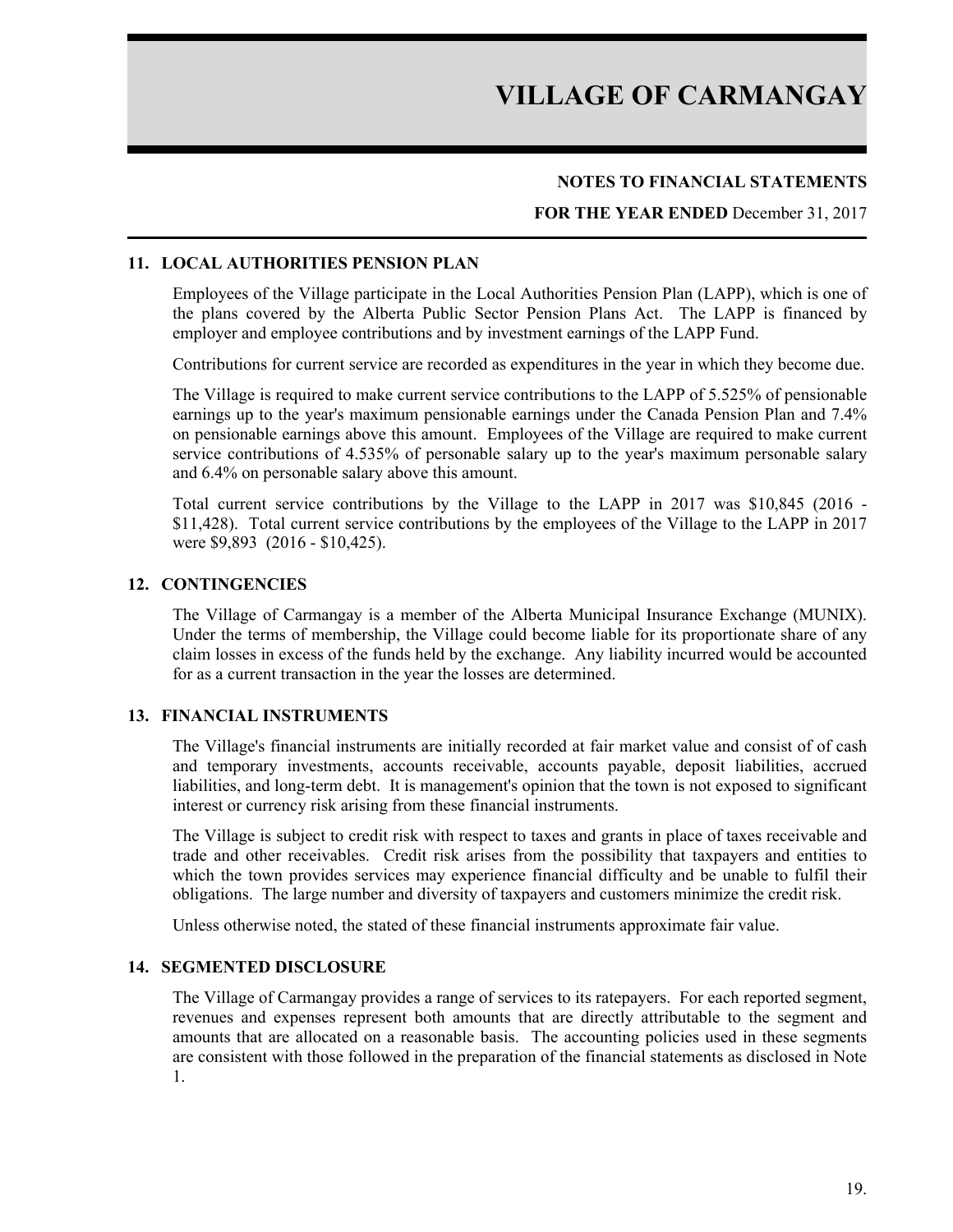## **NOTES TO FINANCIAL STATEMENTS**

**FOR THE YEAR ENDED** December 31, 2017

### **15. APPROVAL OF FINANCIAL STATEMENTS**

Council and Management have approved these financial statements.